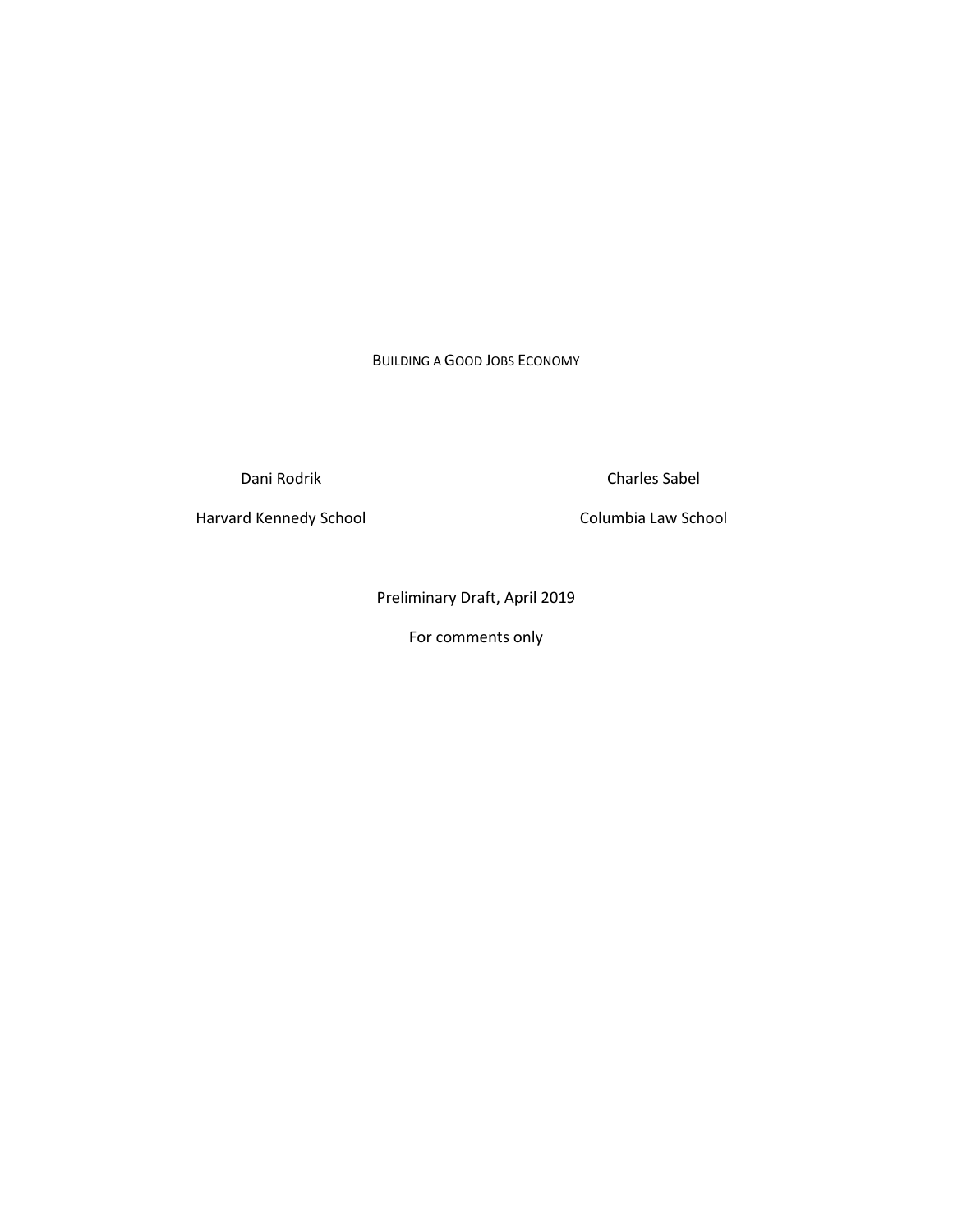### 1. *Introduction and statement of the problem*

Conventional models are failing throughout the world. In the developed world, the welfare statecompensation model has been in retrenchment for some time, and the drawbacks of the neoliberal conception that has superseded it are increasingly evident. Yet there is no compelling alternative on offer. In the developing world, the conventional, tried-and-tested model of industrialization has run out of steam. In both sets of societies a combination of technological and economic forces (in particular, globalization) is creating or exacerbating productive/technological dualism, with a segment of advanced production in metropolitan areas that thrives on the uncertainty generated by the knowledge economy co-existing with a mass of relatively less productive activities and communities that neither contributes to nor benefits from innovation. The sizes of these two sectors and the trajectories leading into them may vary, but otherwise the nature of the underlying problem seems to have converged in the developed and developing worlds.

This productive/technological dualism is in turn responsible for many of the ills these societies face: inequality, exclusion, spatial/social segmentation, loss of trust in elites/governments/experts, the populist backlash, and authoritarian politics. Left to their own, globalization and new technologies look likely to aggravate these divisions and the pathologies that flow from them.

Much of our policy conversation today focuses on solutions that elide the true source of the problem. Ex post redistribution through taxes and transfers accepts the productive structure as given, and merely ameliorates the results through handouts. Investments in education, universal basic income (UBI), and social wealth funds seek to enhance the endowments of the workforce, without ensuring productive integration. The same broadly speaking can be said about the Keynesian approach to job creation, through aggregate demand management. Keynesianism aims at static efficiency— closing the gap between actual and potential output where the potential output is fixed enough to be precisely calculable. Dualism entrenched enough to shape long-term growth expectations—just the kind of structural deformation of the economy that most concerns us—cannot be addressed by demand management, short, perhaps, of mobilization for war. Though lax enforcement of anti-trust laws may have contributed to the concentration of industry in recent decades, and exacerbated inequality by allowing oligopolists to increase their markups or use monopsony power in labor markets to drive down wages, redress through a new round of trust busting is at best a very partial solution to the larger problem, and then only in the long term.

What we seek to explore here is a set of interventions by the public sector – or its delegated agencies – directly in the productive sphere, and in direct collaboration with the most productive segments of the private sector. These interventions are targeted at expanding productive employment opportunities by supporting firms and workers in their efforts to acquire and extend the capacities needed to participate in the dynamic sector of the economy. We call it a strategy of "building a good jobs economy." Publicprivate collaborations are at the heart of this strategy. Our focus is on the design principles needed to govern these collaborations. Such principles do not need to be invented from scratch. We argue that they can be borrowed from existing innovative governance arrangements firms, regulators and other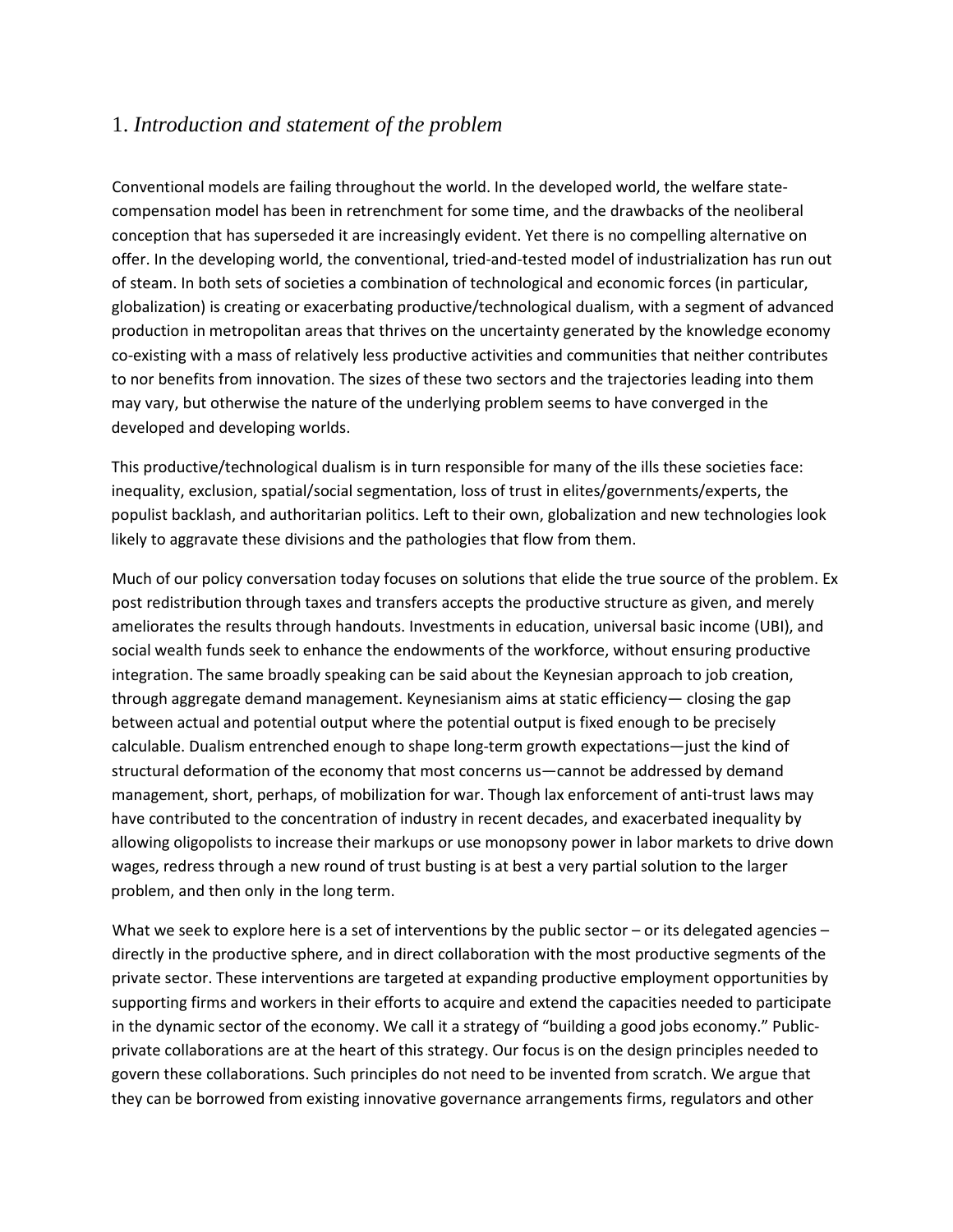public agencies have already developed in response to the market and technological uncertainties they face. These arrangements have not been typically deployed in pursuit of good jobs, but they can be adapted to that end.

Active labor market policies have begun to receive considerable attention. Spurred by that interest, a number of studies have recently carried out reviews of experience on the ground. Austin et al. (2018) survey "place-based' policies such as regionally targeted employment subsidies and infrastructure investment, Miller-Adams et al. (2019) review program focused on creating good jobs in communities that face economic challenges, and Autor et al. (2019) summarize evidence on the impact of educational and other interventions. A common theme that emerges from this literature is the inter-related and conditional nature of the remedies; very few program elements work off the shelf and reliably across diverse settings. For example, Miller-Adams et al. (2019) recommend differentiated strategies that combine skill development strategies (targeted at the local workforce) with programs to attract businesses (targeted at employers). They emphasize the provision of customized services to firms and design elements that are tailored to local conditions.

In view of the inherent uncertainty about "what works," we focus here not on specific interventions or policies, but on a meta-intervention regime that is structured to generate the requisite solutions. The objective is to provide a set of general principles for regimes that produce good jobs in many different areas of economic activity. We describe a set of design principles for building dynamic governance arrangements that sustain public-private collaborations under conditions of uncertainty and learning, through ongoing review and revision of objectives, instruments, and benchmarks.

The most familiar variant of a "meta regime" is collective bargaining, or some close social partnership or corporatist analogue. The expectation is that, given a secure place in the constitutional order, public and private actors will bargain to achieve public-regarding outcomes. Responding both to the burdens of continuing adjustment imposed by uncertain and diverse conditions, as well as the chastening lessons of corporatist self-dealing, we found the meta regime on governance principles subjecting all decisions to continuing mutual scrutiny by stakeholders under public oversight. These innovative modes of governance, we argue further, allow the parties, beginning with only a thin understanding of the substance and scope of their goals, to assess one another's capacities and good faith in the very process of refining ideas of what the eventual project should be. Trust and coalition building—the preconditions for meta regimes built on social partnership—are the outcome of joint problem solving under this governance. The good-jobs strategy can only succeed in the end with the support of a wide and robust coalition. We argue that building consensus through problem solving helps ensure that mobilization is put to effective use. $1$ 

We proceed as follows. First, we argue that the shortfall in "good jobs" can be viewed as a massive market failure – a kind of gross economic malfunction, and not just a source of inequality and economic exclusion. Next, we make the case that this problem cannot be dealt with standard regulatory

<span id="page-2-0"></span> $1$  We would argue that any broad program of mobilization, such as the green new deal, would have to rely on a similar mechanism to the extent that it involves uncertainty and contextualization.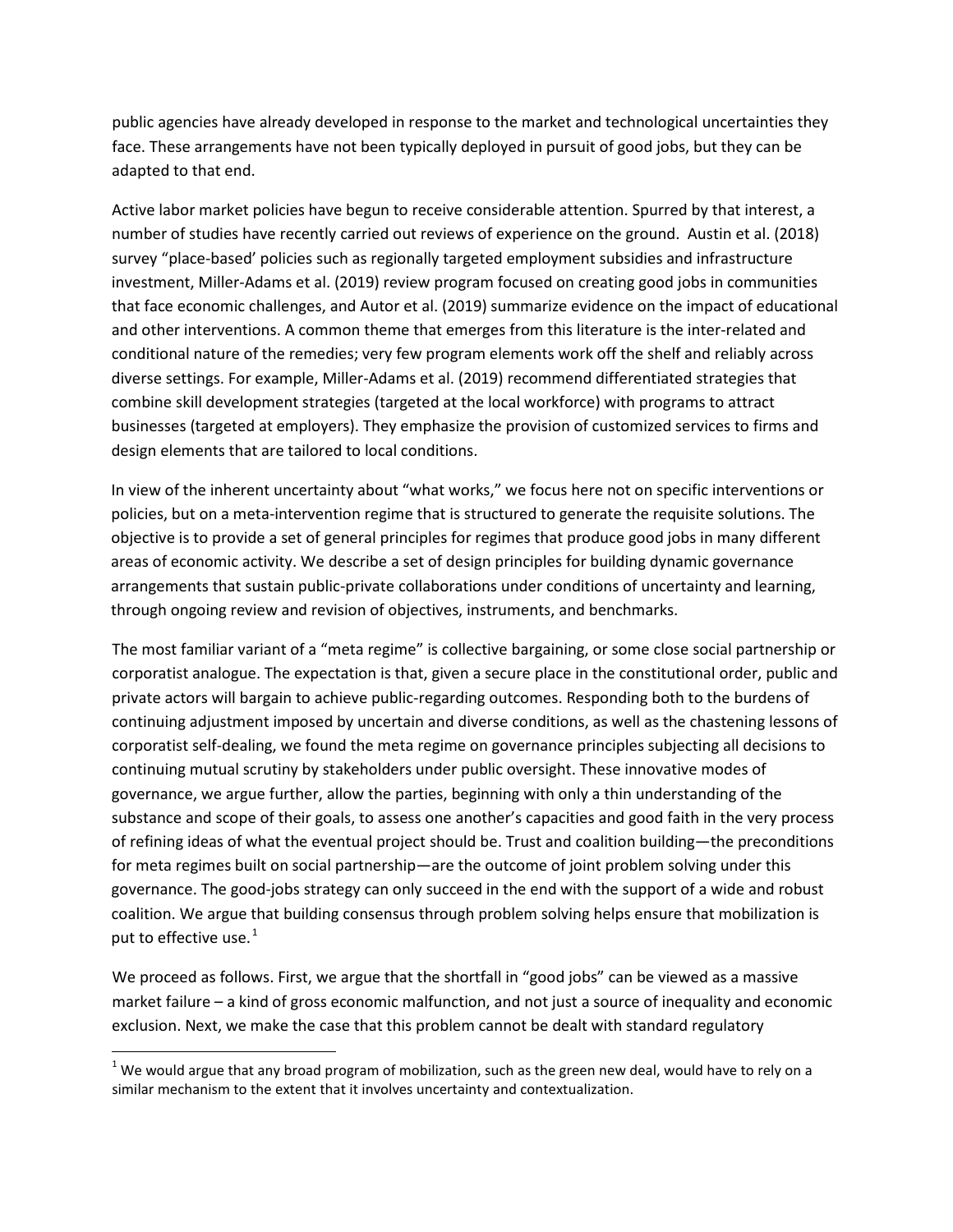instruments such as Pigovian subsidies. Pervasive uncertainty, dependence on differentiated local conditions, and the evolving nature of the goals call for a high-dimensional policy space and an iterative model of strategic collaboration between private actors and the state. We illustrate the organizational framework we have in mind using examples from two analogous policy domains where the principles are already in application: fostering of advanced technologies (DARPA and ARPA-E) and environmental regulation of (dairy farming in Ireland). We then sketch out how these ideas can be applied to the specific domain of good jobs.

# 2. *"Good jobs" as a source of positive externality*

## The sources of the externality

The definition of "good job" is necessarily slippery. It depends on a host of contextual features: the overall level of productivity and economic development, costs of living, prevailing income gaps, and so on. Broadly speaking, we have in mind stable formal-sector employment that comes with core labor protections such as safe working conditions, collective bargaining rights, and regulations against arbitrary dismissal. A good job enables at least a middle-class lifestyle, by a region's standards, with enough income for housing, food, transportation, education, and other family expenses, as well as some saving.

We begin by establishing that producing good jobs is a source of positive externality for society. From an economic standpoint, the issues are analogous to those that arise in the cases of environmental externalities or R&D externalities, two domains on which we will draw when we develop our organizational recommendations.

A firm considers labor as a production input, with the market wage as its cost. In the short run, the wage rate determines the firm's desired level of employment. In the medium-run, it also determines the kind of technologies the firm invests in and the production technique – the mix between labor and various forms of capital. When wages rise, either because of greater productivity or enhanced bargaining power of labor, firms try to economize on the use of labor and adopt technologies that replace workers. Form a society's standpoint, the result is an undesirable trade-off between good jobs and the level of employment. Today's economies tend to manage this trade-off by allowing dualistic labor markets to become entrenched (Temin 2017): islands of productive, high-wage activities exist in a sea of poor jobs. Labor market and social policies generally determine the distance between working conditions in the two sectors. But a higher floor on economy-wide wages generally comes at the expense of higher unemployment and lower labor hours.

Some version of this trade-off has existed throughout history. In growing economies the tension is typically alleviated by an economy-wide rise in productivity, which suppresses the distinction between insider and outsider jobs. For example, the mechanization of agriculture during the 19<sup>th</sup> and early 20<sup>th</sup> centuries created a surplus of labor in the countryside. But the workers who flooded into urban centers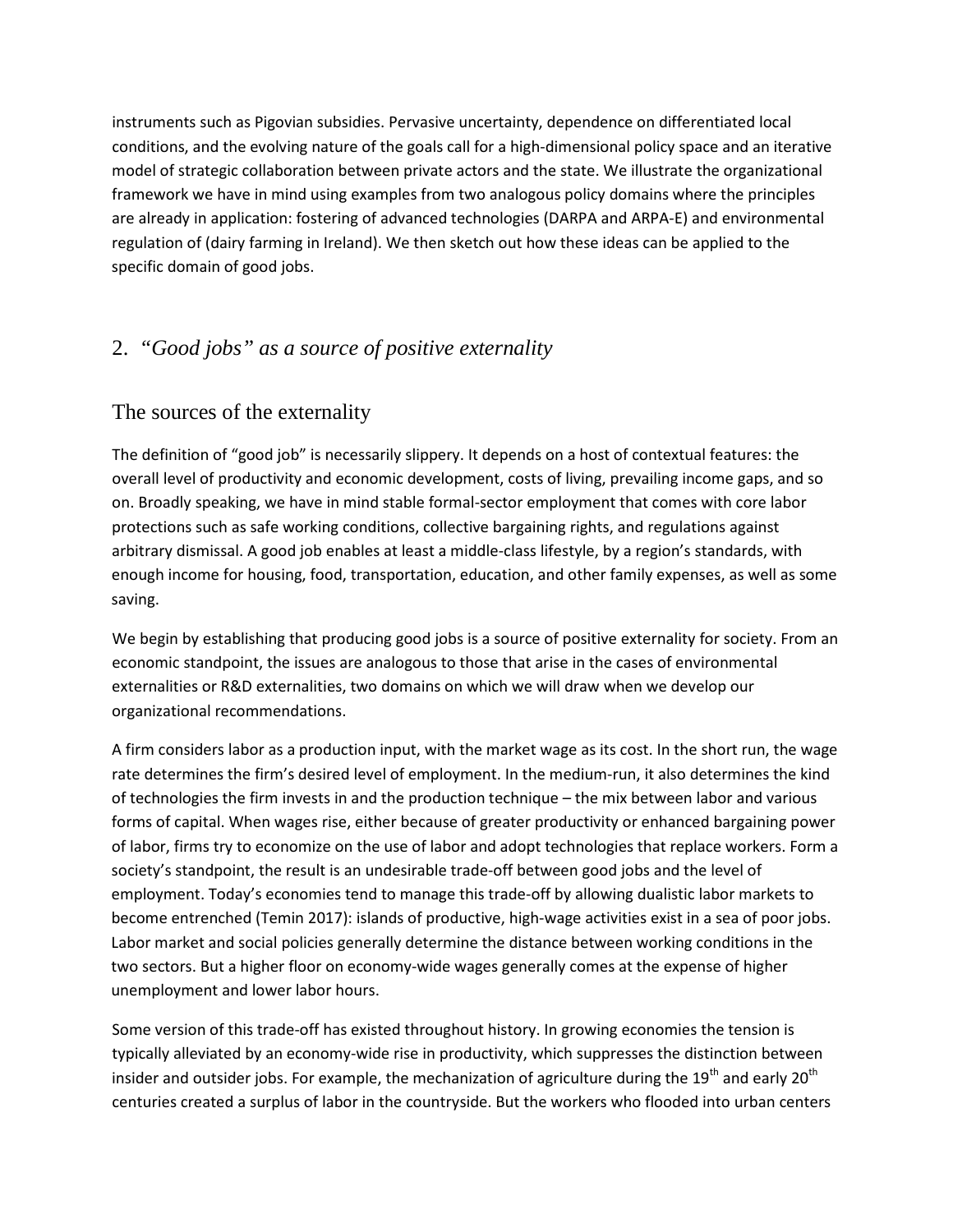could be absorbed into manufacturing activities (and related services) where productivity and wages were even higher. De-industrialization during the second half of the 20<sup>th</sup> century led to a similar, but more challenging dilemma. Rapid labor productivity growth in manufacturing (and import competition) resulted in a loss of production jobs and a shift to employment in services, where wages and employment conditions were often inferior. Today's technological trends -- automation, the knowledge economy, digital technologies -- are leading to a significant exacerbation of the problem. The productivity effects of these new technologies remain bottled in a limited number of sectors and metropolitan locations, generating relatively small numbers of good jobs, while the rest of the economy remains stagnant (Remes et al., 2018). "Where will the good jobs come from?" is perhaps the defining question of our contemporary political economy.

We do not view this simply as a problem of inequality and exclusion, but also as a problem of gross economic inefficiency – a case of operating deep inside the production possibility frontier. That is because a shortage of good jobs is associated with a significant range of public ills. In economic terms, good jobs are a source of positive externalities.

The central distinction in an externality is between private and social costs. The private cost of labor is the market wage that an employer pays to a worker, net of employment taxes (or subsidies). The social cost of labor is its social opportunity cost, the value of output forgone in the rest of the economy when the employer hires that worker. There are many things that could drive a wedge between the private and social costs. If the next best alternative for the worker is not to be employed at all, the social opportunity cost of labor could be very small (essentially just the personal disutility associated with work). If the alternative is a less productive and hence lower-paying job, the social opportunity cost will be higher, but still lower than the private cost. $<sup>2</sup>$  $<sup>2</sup>$  $<sup>2</sup>$ </sup>

Such wedges due to involuntary unemployment or wage differentials, as important as they may be, are only a small part of the problem. The broader issue is the undermining of social structures that underpin economic prosperity. Communities where middle-class jobs have gone scarce suffer from a variety of social ailments.

In his path-breaking book When Work Disappears, sociologist William Julius Wilson (1996) described at length the social costs of the decline in the number manufacturing and blue-collar jobs, ranging from broken families to drug abuse and crime. While Wilson' focus was on racial minorities living in inner-city ghetto neighborhoods, his argument applies more broadly. Autor, Dorn, and Hanson (2018) studied communities across the entire U.S., differentiating them by the degree to which they were affected by import competition with China. Communities where jobs came under greatest pressure from Chinese imports experienced an increase in "idleness" among young males (the state of being neither employed nor in school) and a rise in male mortality due to drug and alcohol abuse, HIV/AIDS, and homicide. The

<span id="page-4-0"></span> $2$  Austin et al. (2018) consider three sources of economic externalities from non-employment: fiscal costs on the state through the tax-transfer system, costs imposed on the family, and spillovers that encourage nonemployment by others in the community. They reckon these costs range 0.21-0.36 times the wage of low-income workers. Our focus here is on social and political costs that we believe are much higher.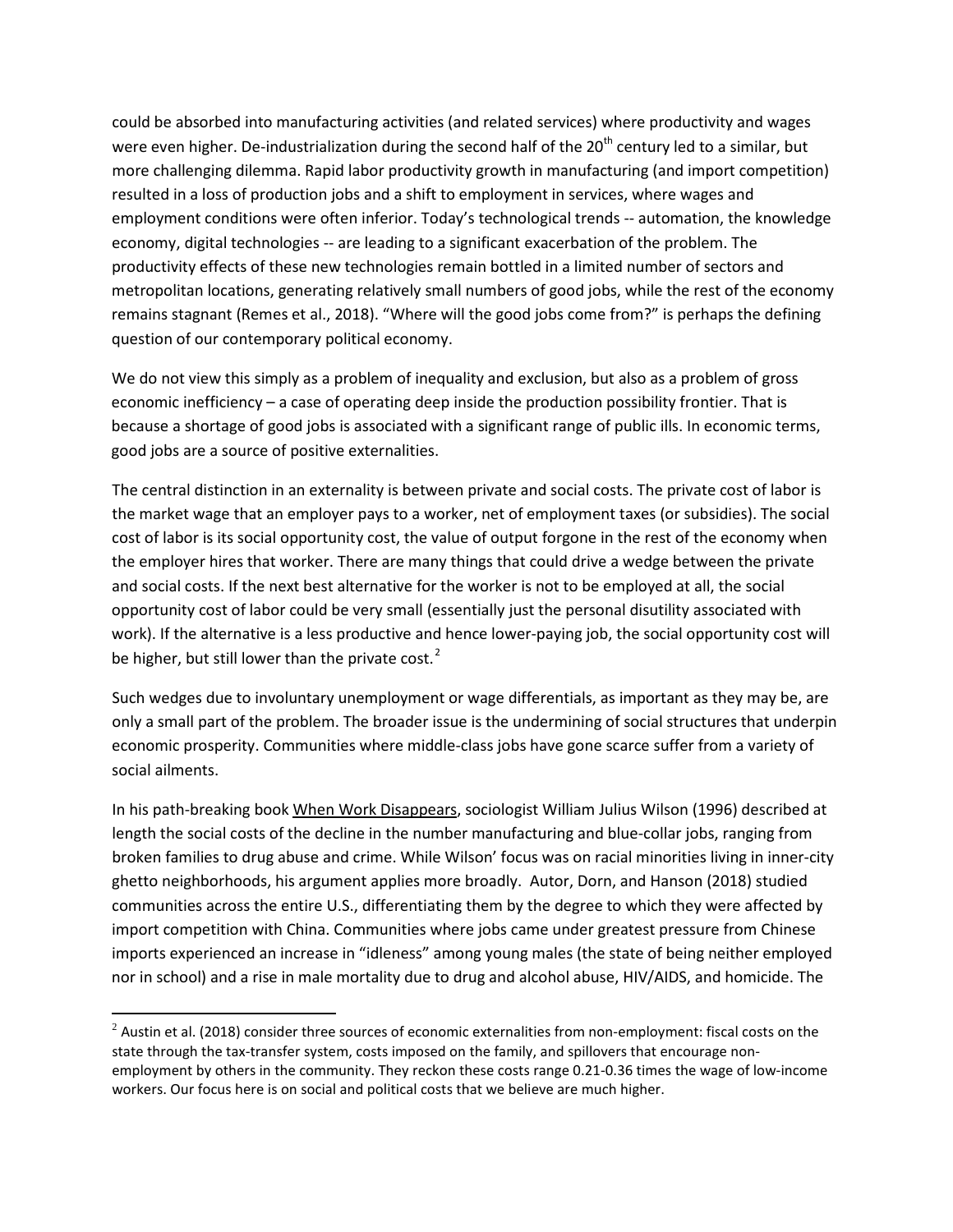adverse effects of job loss were not limited to men. There was also an increase in the fraction of mothers who are unwed, of children in single-headed households, and of children living in poverty.

These economic and social impacts of good jobs going scarce are compounded in turn by the political consequences. There is by now considerable evidence from a number of advanced market economies that links the rise of nativist populist political movements to adverse labor market developments. In the United States, Autor et al. (2017) have shown that the China trade shock had a significant impact on political polarization. Holding constant initial political conditions in 2002, districts that experienced sharper increases in import competition were less likely to elect a "moderate" legislator in 2010. New legislators elected in hardest hit areas tend to occupy more extreme positions on the ideological spectrum, especially on the right. Districts initially in Republican hands were substantially more likely to elect a GOP conservative. What is perhaps the most intriguing implication of this research is that the labor market disruptions due to the China trade shock may have been directly responsible for Donald Trump's electoral victory in 2016. Autor et al. undertake a counterfactual analysis in which they assume the growth of Chinese import penetration is 50 percent lower than the realized rate over the 2002-2014 period. Their estimates on the electoral consequences indicate that a Democrat instead of a Republican presidential candidate would have been elected in 2016 in the swing states of Michigan, Wisconsin, and Pennsylvania. The Democratic candidate would also have obtained an overall majority in the Electoral College under this counterfactual scenario.

A recent paper on Sweden traces out very similar political consequences, even though the shocks that led to labor market disruption were of a different nature (Dal Bò et al., 2018). A series of reforms after 2006 under a Conservative-led coalition reduced social insurance and transfer benefits while lowering taxes, increasing the disposable income gap between "insiders" and "outsiders" -- those with steady jobs and those who were either unemployed or relied on temporary jobs. The post-2008 financial crisis and recession further contributed to the widening of the gap. The main beneficiary appears to have been the right-wing, anti-immigrant Sweden Democrats party. The authors show that the local insideroutsider income gaps and the share of vulnerable insiders are positively correlated with larger electoral gains by the Sweden Democrats. Exposure to immigrants, on the other hand, is not systematically associated with support for the political right. The fundamental cause of nativist politics seems to be decline in secure, good jobs rather than cultural or xenophobic preferences per se.

Similar results have been reported for other European countries. Analyzing the political realignment behind Brexit, Colantone and Stanig (2016) attribute a key role to the labor market impact of globalization. Using an Autor et al.-type China trade shock variable, they show regions with larger import penetration from China had a higher Leave vote share. They corroborate this finding with individuallevel data from the British Election Survey that shows individuals in regions more affected by the import shock were more likely to vote for Leave, conditional on education and other characteristics. A second paper by Colantone and Stanig (2017) undertakes a parallel analysis for fifteen European countries over the 1988-2007 period. It finds that the China trade shock played a statistically (and quantitatively) significant role across regions and at the individual level. A larger import shock was associated with support for nationalist parties and a shift towards radical right-wing parties. Guiso et al. (2017) look at European survey data on individual voting behavior and find an important role for economic insecurity –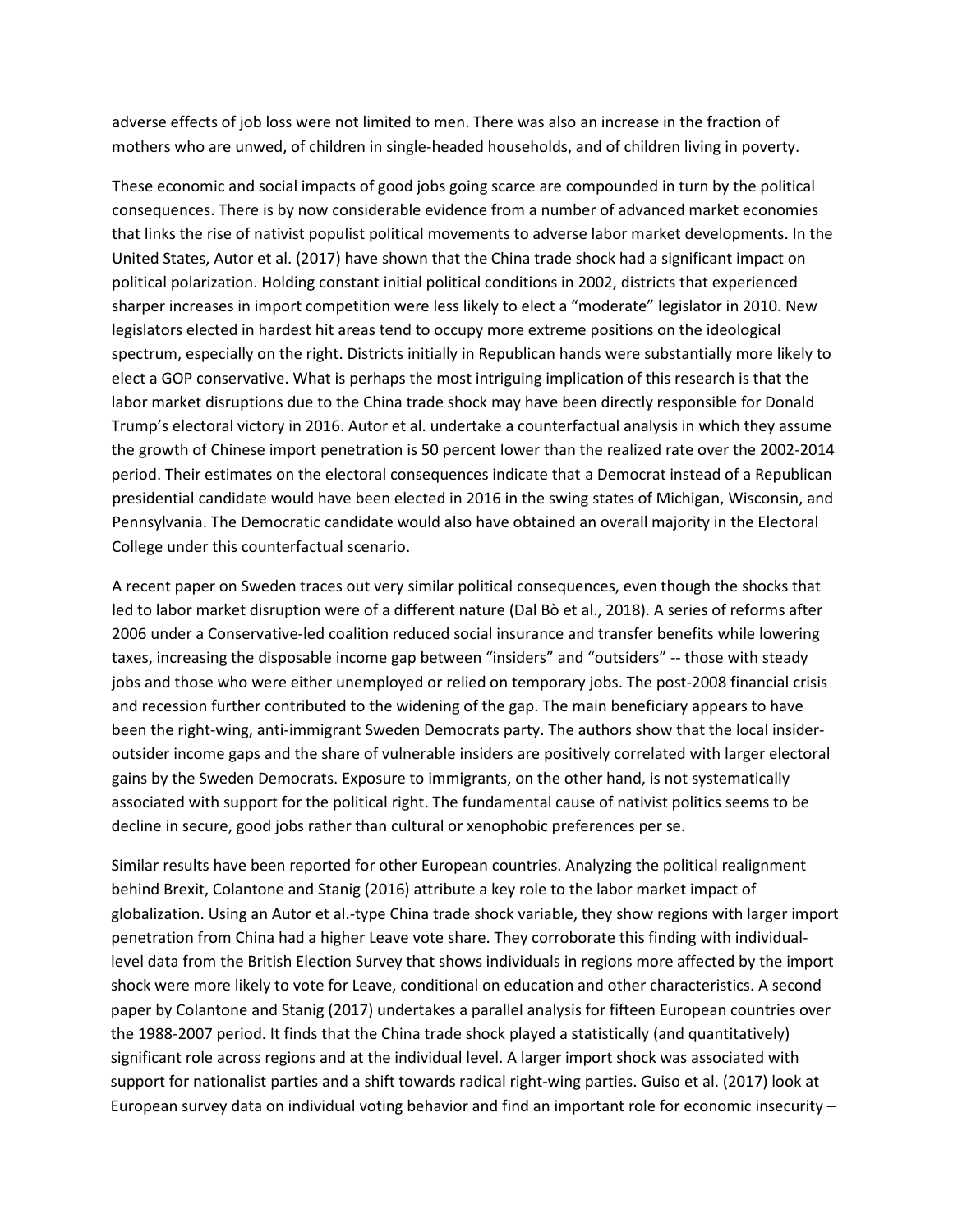including exposure to competition from imports and immigrants – in driving populist parties' growth. Individuals who experience greater economic insecurity were also less likely to show up at the polls.

Perhaps the most concerning aspect of the political consequences of adverse labor market shocks is that such shocks weaken support for democracy and foster authoritarian attitudes. The association between economic crisis and the rise of fascism in interwar Europe is well known (Frieden, 2006). More broadly, economic stagnation or decline among the middle classes undermines the set of moral values and beliefs that sustain liberal democracy (Friedman, 2005). There is evidence from our current moment in history that some of the same tendencies are at play. In the United States, individuals located in local labor markets that were more substantially affected by imports from China appear to have developed more authoritarian values (Ballard-Rosa et al., 2018). Similarly, individuals living in European regions that received more negative globalization shocks were systematically less supportive of democracy and liberal values and more in favor of authoritarian leaders (Colantone and Stanig, 2018).

In short, there are significant economic, social, and political costs of failure to generate good jobs. These costs drive a large wedge between the market wage and the social cost of labor. The social opportunity cost of generating good jobs is considerably lower than the market wage. Bad jobs lead to lagging communities with poor social outcomes (health, education, crime) and social and political strife (populist backlash, democratic malfunction). A private employer fails to take these costs into account, unless prompted to do by the state. The empirical literature suggests that these externalities are substantial—perhaps so great that they threaten the economic order underpinning our form of government.

Our focus on the social externality of good jobs is a key difference from approaches that revolve around firm-level practices. For example, in her well-known book The Good Jobs Strategy, Zeynep Ton advocates a range of employment policies such as higher wages and benefits that she argues could help employers as well as employees. The argument, nicely encapsulated in her sub-title, is that smart companies can boost profits by investing in their employers. We do not deny that such opportunities exist, and that firms may do well by doing good for their workers. But as Osterman (2018) emphasizes in a recent review, the evidence that profit maximizing firms can benefit from "high road" employment practices is limited and far from overwhelming. The vast majority of firms may not be inclined to offer or expand good jobs unless the strategy is part of a concerted collaboration with public agencies in which they are offered something in return. That something could be either carrots in the form of tailored public services or the withholding of a stick in the form of tax easements.

## The inadequacy of standard remedies

Having established that good jobs are a source of positive externalities, we now discuss why standard remedies are inadequate.

The conventional instrument for internalizing an externality is a Pigovian subsidy, which would be a generalized employment subsidy in this case. But successful administration of Pigovian subsidies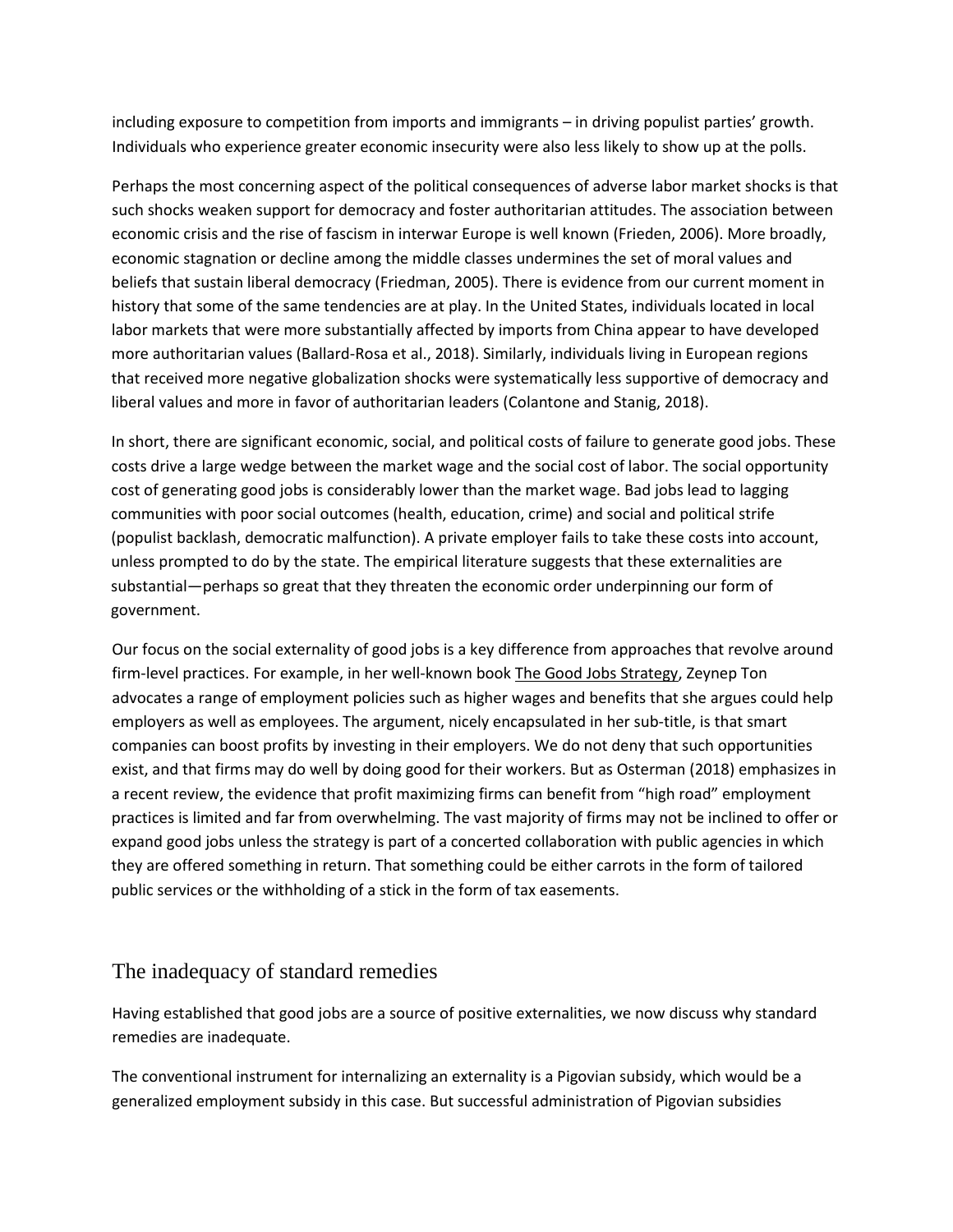requires sufficient information about the size of the externality and (what often amounts to the same thing) a relatively static environment. In a dynamic environment with substantial uncertainty, alternative regulatory arrangements are often preferable.

In a classic article, Weitzman (1974) showed that quantity targets may dominate price instruments (such as a subsidy) under such conditions. A price instrument (subsidy) minimizes the costs of achieving a certain target, at the risk of missing the target (because of uncertainty about supply and demand responses, say). Quantitative targets, on the other hand, achieve the requisite social outcome, but potentially at greater economic cost than is necessary. When the risks of just missing the socially optimal target—making water drinkable, say—outweigh the risks of inadvertently imposing too high a clean-up cost on producers, quantity targets are preferable to Pigovian price instruments. The analogous argument in the present context is that the risk of failing to generate a sufficient number of good jobs in a particular community may dwarf the risk of imposing too high a burden on individual firms.

Uncertainty also increases the dimensionality of the policy space. In the standard conception of externalities, there is a single quantity, with an associated market price, that is responsible for the generation of the externality. The appropriate intervention consists of directly targeting that price (or quantity), and doing no more than that. But when there is uncertainty about behavior, technology, and the effectiveness of different policies, optimal policies – in the second-best sense of the term – will range over multiple margins of intervention and several different types of policy instruments. Learning about what works and what does not becomes an integral part of the policy process. Establishing mechanisms of feedback from firms to public authorities is critical to the regulatory apparatus. The relevant policy space is of much higher dimensionality.

Finally, an additional problem with standard regulatory remedies in the present setting is that they postulate clear goals ("objective functions," in economics jargon). As uncertainty increases, it becomes difficult to specify in advance not only the costs and benefits of regulation, but also its precise objectives. The government and its agencies will often have to go further and "negotiate" improvement targets with individual firms or clusters of firms. What is a good job, how many can be reasonably created, how technological and other firm-level choices influence job creation, what are the complementary policy levers that are available, how that set of instruments can be expanded -- these are necessarily local, contextual questions. They can be answered, and periodically revised, only through a customized, iterative process of strategic interaction between public agencies and private firms. This process is alien to the familiar, principal-agent framework of rule-making which assumes that goals and social benefits must be known in advance if public action is to be effective and accountable. But it is the hallmark of the new type of regulation to which we turn next.

### 3. *Key features of regulation under extreme uncertainty*

Consider first contracting under uncertainty between private parties (which as we will see in a moment closely approximates the ARPA case). Under stable conditions each party can specify precisely what it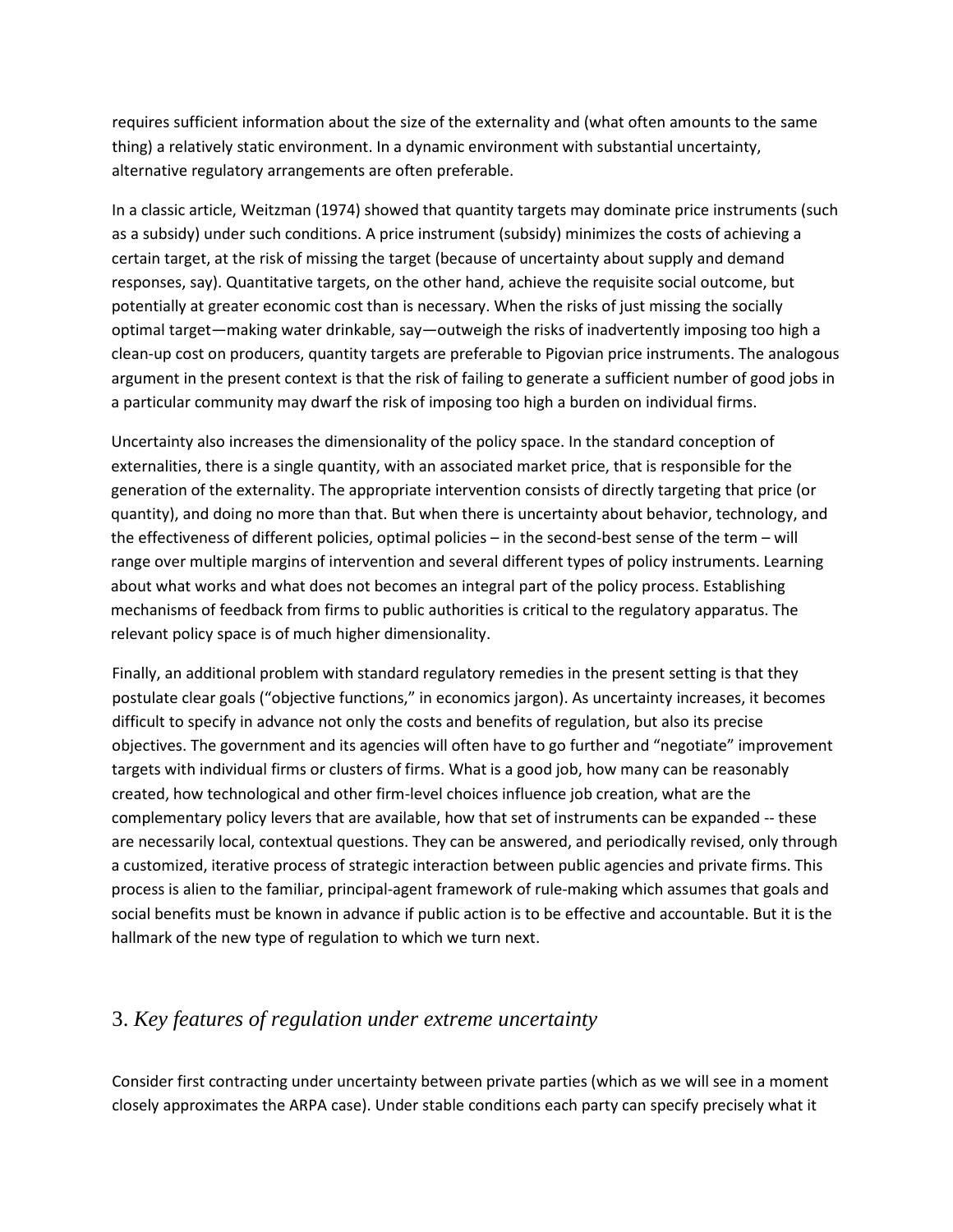expects in exchange with the other—*do ut des*. Precision, moreover, is often unnecessary, because in stable circumstances the same parties often contract repeatedly which each other; and these relations give rise to shared norms and expectations that guide performance even when there are gaps and ambiguities in formal agreements.

But under uncertainty the very trajectory of technology is unforeseeable and solutions in any domain are often found by applying ideas that arise far afield. It is neither possible to specify obligations in advance nor to rely on shared norms as supplements or substitutes for detailed agreements. Operating at the edge of established solutions, neither party can say exactly what is feasible, let alone what the other should contribute to the joint effort. When solutions are in view, they will often involve collaboration not with familiar partners, but with strangers, with norms and expectations of their own.

Under these circumstances the nature of contract itself changes. Instead of defining precisely each party's obligations, the agreement establishes broad goals and a regime for evaluating achievement of them. As observed in domains as diverse as biotechnology, IT and advanced manufacturing this regime establishes regular, joint reviews of progress towards interim targets or milestones, procedures for deciding whether and with what exact aim to proceed or not, and mechanisms for resolving disagreements. The information exchanged under such a regime allows the parties to develop a more and more precise idea of the shared goal while allowing each to assess with increasingly reliability the capacities and good faith of the other: to observe if the capable stranger can become a reliable partner and the long-trusted partner is capable of innovative tasks. As collaboration progresses, each party comes to rely increasingly on the capacities of the other, deterring opportunistic defection and generating or activating norms of reciprocity. Joint regular review and deliberate consideration of the interim results thus create the conditions in which informal norms and self-interested calculations bind the parties to continue promising collaboration in good faith. Trust and mutual reliance are the result of agreement to collaborate, not its precondition, just as the precise aims of cooperation are the outcome, not the starting point of joint efforts. (Gilson, Sabel & Scott, 2009).

Regulation under extreme uncertainty arrives at a closely related solution from a somewhat different starting point. Under stable conditions mitigation of externalities is mandated by legislation and given precise form in consultation between the regulator and the regulated parties (subject to judicial review in case of continuing, insistent disagreement). The costs of mitigation are known to the regulated party but not (or at least not easily) to the regulator. Addressees of regulation try to use this information asymmetry to minimize their costs of adjustment while regulators devise ways of eliciting serviceable cost information without being captured by the actors that provide it. The upshot is a fixed set of limit values for emissions of pollutants of a particular kind and a schedule of fines for exceeding them.

Under uncertainty neither the regulator nor the regulated parties have reliable information on the possibilities and costs of adjustment in the medium term, and only vague conjectures regarding the possibilities that will open—or not—upon further investigation. Again the response—seen in food safety, civil aviation, and pharmaceuticals among many others—is the creation of an information exchange regime that ties ongoing specification of goals—here regulatory standards—to continuing exploration of new solutions. Typically the regulator, acting as before under a legislative mandate and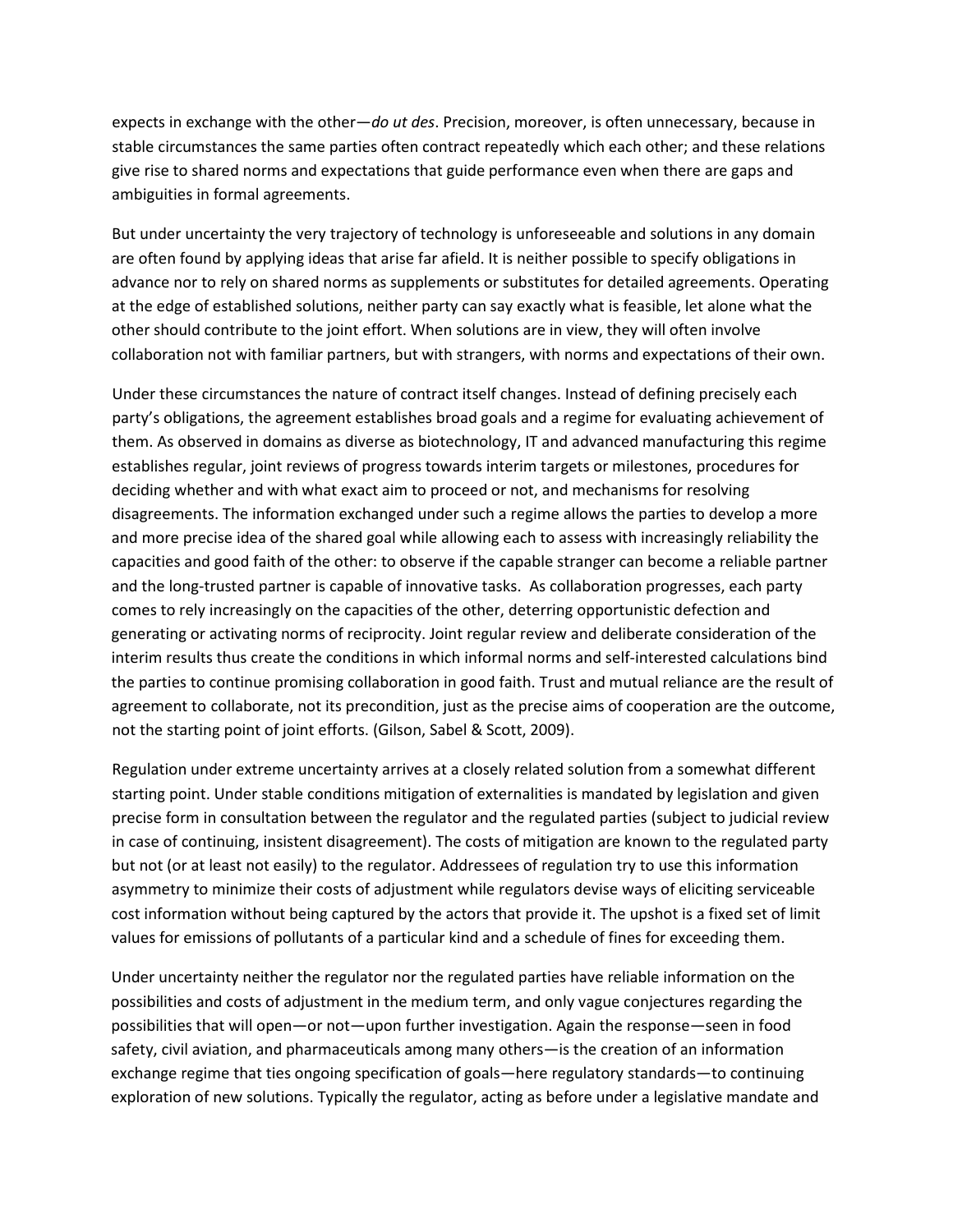after extensive consolations, establishes an ambitious, open ended outcome: for example, "good water," as measured by minimal deviation from the pristine state of a particular type of body of water such as an alpine stream or Mediterranean river; or a dramatic reduction, over an extended period, in vehicular emissions from various sources. The regulated entities—private parties, states or member states and their subdivisions in the US or the EU—are obligated to make plans to achieve the goals and to regularly report their results. Penalties in this regime are not calculated to deter infraction of clear rules but rather to incentivize cooperative production of the information from which standards will eventually be derived. Thus penalties are imposed as a rule only for failure to report or to report honestly, or for persistent failure to achieve results whose feasibility is demonstrated by the attainments of others in like positions; though infrequent, those penalties can be dauntingly severe, often amounting to exclusion from the market or (for public addressees) severe limits on decisionmaking autonomy. In contract law such information forcing sanctions are often called penalty defaults and we adopt that term here.

The combination of ambitious, open-ended goals, planning obligations and threat of potentially draconian penalties for obstinately uncooperative behavior encourage investigation of new possibilities, including contextualized variants of general solutions, and collaboration among regulated parties and between them as a group and the regulator. As long as some actors are looking to set new standards though their innovations—creating markets for innovative technology they develop, or simply putting competitors under pressure to match their performance—others will be less willing to cling to the status quo at the risk of being caught out when methods advance. In an environment where the development of technology is uncertain precisely because of the continually surprising abundance of opportunities it affords, the expansive search for innovation is likely to feed on itself, with inquiry generating more inquiry, if only to minimize the chances of being surprised by developments. Search is likely to be collaborative either because projects are interdisciplinary and require the combined efforts of different specialists or because any one approach, interdisciplinary or not, is likely to fail and many actors will consider it prudent to pool the risks of exploration through various forms of collaboration.

Taken together many concurrent searches will yield a stream of surprises, unsettling understanding of what is technically possible and raising questions about what regulation can and should reasonably require. "Notice and comment"—the one-time consultation of stakeholders required in rule making by regulatory agencies in the US—gives way to regular, organized exchanges as regulators and addressees seek to establish common expectation in the face of rapidly evolving knowledge. Mutual ignorance and fear of surprises further bolsters information sharing between public and private actors just as it does among the latter. By making it risky to bet on the status quo and potentially rewarding to try to surpass it this regulatory regime turns uncertainty itself from an obstacle to demanding standards a spur to collective learning that shows, cumulatively, how to realize them.

### 4. *The environmental and R&D analogues*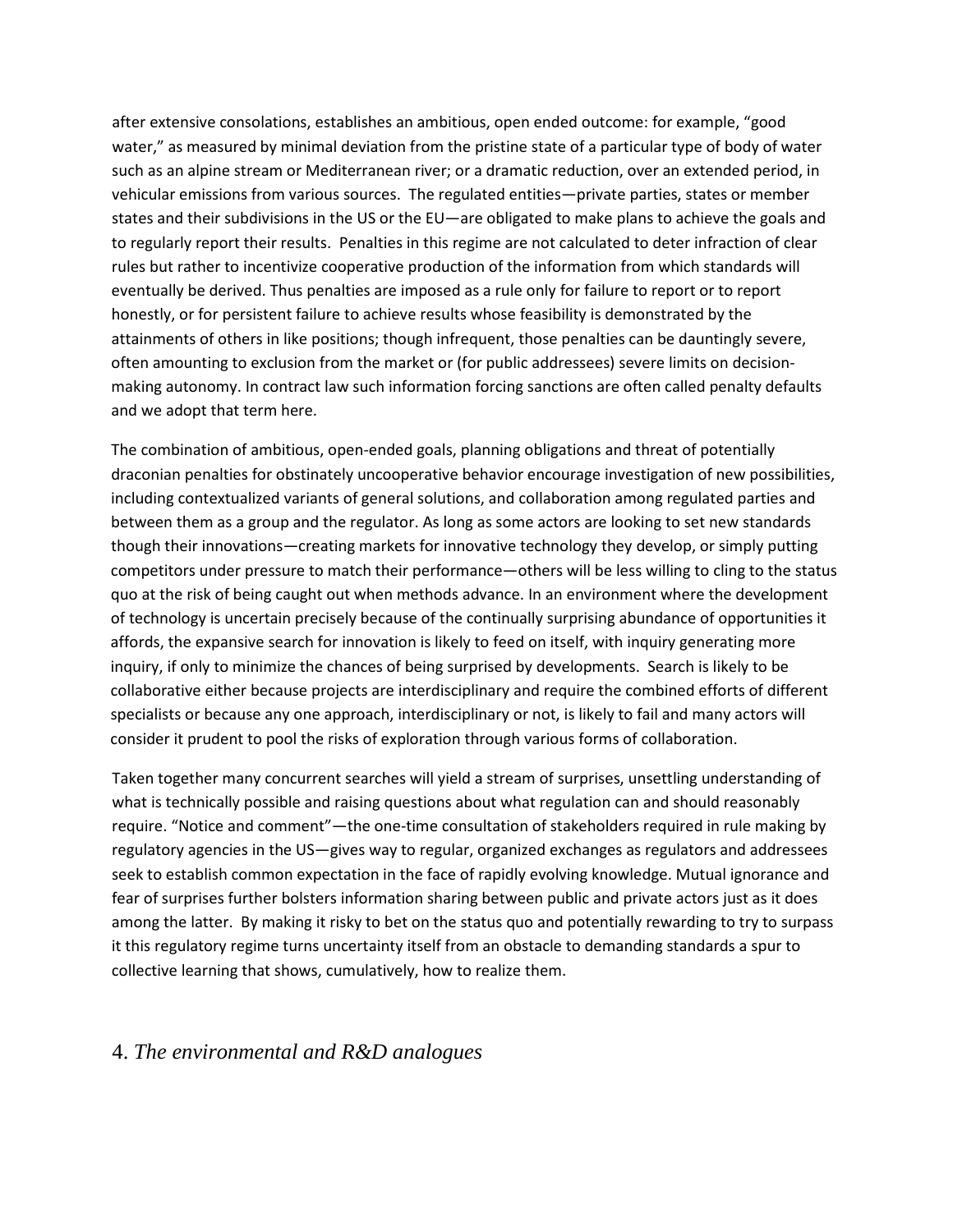In this section, we discuss two successful examples of regulation—understood in the broad sense of public measures addressing externalities—under dynamic and uncertain conditions. The first is Defense Advanced Research Projects Agency (DARPA) and its offspring the Advanced Research Projects Agency-Energy (ARPA-E). They respond to the characteristic learning externalities that arise at the far frontier of science and technology, where for now there may well be no solution at all to a particular problem, and the search for one will likely end in costly disappointment. Worse still for the private investor, even when the search is successful it is unlikely that the daring pioneer can appropriate the returns from the discovery. The predictable result is underinvestment, from the standpoint of society as a whole, in research and technology. The second example is regulation by the EU and Ireland of Irish water quality and the Irish dairy industry generally. It illustrates the distinctive difficulties associated with mitigation of environmental externalities: Even when solutions can be developed in principle, it is difficult to estimate the costs of applying them, especially since, to be effective, general measures must be adapted to highly differentiated local circumstances. The familiar result is regulation that, for fear of imposing intolerable burdens on regulated parties, is often too timid to be effective; or when resolute, regulation that is ineffective for failure to take account of local particularity. Neither case is perfectly congruent to the "good jobs" challenge. But the success of both is due to the emergence of common mechanisms of governance under uncertainty that, we will argue, can make the good jobs strategy workable and accountable.

#### DARPA and ARPA-E

In discussions of industrial policy the DARPA, created in 1958 in response to the Soviet launch of the sputnik satellite, is often and usefully invoked as a reminder that the knowledge economy was not created solely by private actors—entrepreneurs, venture capitalists and technologists—responding only to opportunities signaled by markets. Far from being a mere bystander, the state, acting through DARPA and related agencies, played, and continues to play, a fundamental role in organizing the research from which are hewn the building blocks of the information economy. Among its iconic contributions are the computer network protocols underlying the internet, precursors to the global positioning systems and fundamental tools and devices for microprocessor design and fabrication. The accomplishments of DARPA have inspired a number of research agencies on similar lines, of which ARPA-E—a program created in the wake of the financial crisis to foster innovation in the energy sector is both the most successful and the most faithful to the procedures of the original model.

Recent studies of ARPA-E examine in detail the institutional mechanisms by which such public entities can orient, coordinate and discipline collaborative investigation at the outer edge of technical possibility. If those mechanisms are today commonplace or rapidly becoming so it is not because DARPA's methods are widely emulated but rather because more and more organizations, public and private, are adapting to the high-uncertainty environment, once exotic, that shaped DARPA from the first.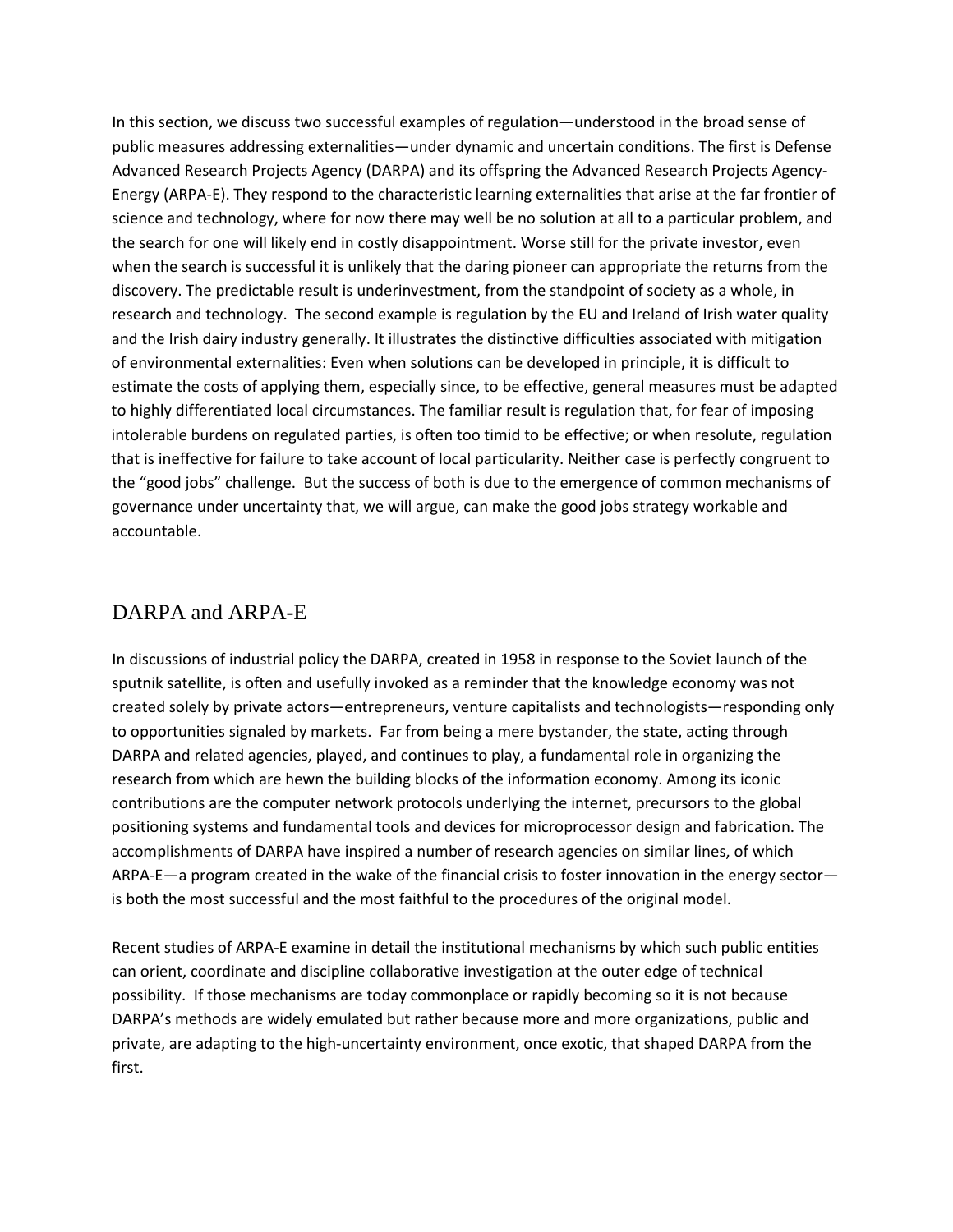At every stage in the organization of research—the definition of programs of investigation; selection of a portfolio of projects advancing the program purpose; and supervision of individual projects in the portfolio—ARPA-E treats goals as provisional, or corrigible in the light of experience. As with the contracts among innovating parties discussed above precise goals are the result of a search, not clear waypoints guiding it from the first. And at every stage in the process ARPA-E's program directors (PDs) recruited from academia, industry or elsewhere in government for three-year terms, with the possibility of renewal—play a key role in the collaborative setting and revision of goals.

To begin with, PDs are hired largely on the basis of their promise in giving direction to an emergent area of investigation. For example a candidate with a background in geology will be hired to create a program in advanced geothermal energy. ARPA-E's overarching goal in establishing programs is to eliminate "white spaces" in the landscape of technical knowledge: missing capabilities, just beyond the frontier of current technical possibility, which, if mastered, would clear the way to advances in an important domain. A program might, for example, aim to support investigation of novel battery concepts with the potential to reduce storage costs by enough to make an attractive class electricity grid designs economically feasible.

Once program goals have been generally framed, the PD does a "deep dive," supplementing and correcting her own background experience with reviews of the scientific literature and site visits to universities and companies by ARPA-E technical staff, as well as commissioned external studies and consultation with Department of Energy research managers. PDs then submit the emerging plan of investigation to a first test of practicality by convening technical workshops involving leading engineering, scientific and commercial experts in well-defined domains. If the research plan, adjusted to reflect the exchanges at the workshop, passes review by all the PDs and the director of the Agency, a project is formally created as a component of the developing program, where a typical program (one of roughly 15 running concurrently) consists of 10 projects, each awarded \$3 million dollars to be spent over three years.

Proposals, many of them submitted by partnerships among several organizations, are developed and then executed in the same iterative manner, with goals open to recurrent challenge and revision. They begin with submission of a concept paper: a short document explaining why the proposal is superior to alternative approaches, and the applicants' response to foreseeable technical and commercial risks. External reviewers rate the proposals and their comments, along with the concept papers, pass to a committee, usually chaired by the PD, which selects proposals to be developed into full applications. The review process is repeated with the complete applications, except that applicants may rebut criticism by external reviewers, and their rebuttals are considered by the committee in the final selection of research partners. PDs and award recipients then have three months to agree on the precise milestones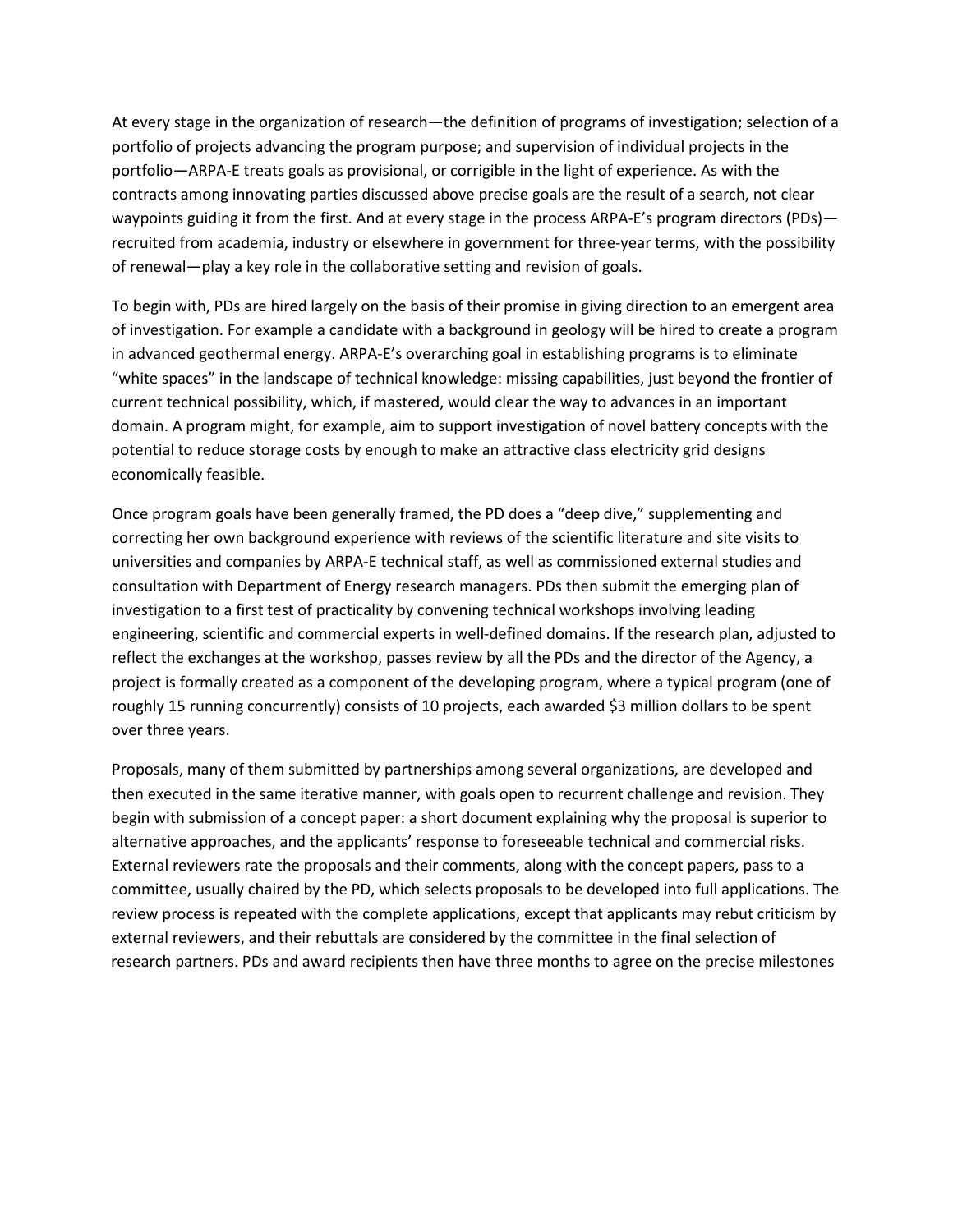that will structure governance of the relation between ARPA-E and the research partner or "performer" as research proceeds.<sup>[3](#page-12-0)</sup>

In the argot of ARPA-E this relationship is called "active project management," and it exhibits a strong family resemblance to the information-generating regime in contracting for innovation. Its most conspicuous feature is the quarterly progress report that performers must provide and that PDs and Agency staff rate with a traffic light system: red for projects that missed a critical milestone and are at risk of failing (which occurs in only 7 percent of project/quarters reviewed in a recent, comprehensive study); yellow for projects that missed a milestone but can be expected to recover (and stand very good chances of doing so according to this same study); and green for projects that are on track to reach their goals. Red ratings—or the anticipation of them—touch off an intensification of the routine site visits, conference calls, meetings, conference calls, and written analysis of problems and possible solutions by which PDs keep abreast of project developments. When projects struggle, calls and meetings can be scheduled weekly and milestones reset to permit an alternative to the failed approach. If recovery efforts fail, the PD sends an "at risk" letter warning of the possibility of termination, usually between one and two quarters before a project is in fact ended.

But collaboration between the research teams and the Agency, usually in the person of the PD, is more pervasive than the rating system alone might suggest. Milestones—which effectively mark the (changing) direction of the investigation—are added or deleted in fully 45 percent of the projects. And this number still significantly understates the extent of deliberate course correction because it does not include modifications in the substance of milestones, which are said to be frequent, and which, as just noted, can amount to redirection of efforts, at least in the case of at risk projects. In addition project budgets can be increased (if interim results are especially promising) or decreased (when key milestones are persistently missed). In short the Agency rejects the model of hands-off, bet-on-the-person-not-theproject administration preferred by many established and successful research funders, public and private, in favor of the continuous, collaborative review and adjustment adopted in biotechnology, advanced manufacturing and venture capital.

ARPA-E is too new to permit any evaluation of its long-term impact: The energy industry—where even demonstration projects require substantial investment, innovators immediately confront legacy providers and regulation is more likely to constrain innovation than, as in pharmaceuticals, accommodate it—changes so gradually that large transformations only slowly become visible. But the available evidence does strongly suggest that ARPA-E is indeed choosing projects in the zone of uncertainty—where the positive externalities of research and development will be especially large—and using its information-generating regime effectively to make the most of its choices.

<span id="page-12-0"></span> $3$  Formally cooperation between ARPA-E and recipients of research awards is governed by a cooperation agreement that specifies that the "Prime Recipient…is required to participate in periodic review meetings [to]..enable ARPA-E to assess the work performed under this Award and determine whether the Prime Recipient has timely achieved the technical milestones and deliverables" listed in an attachment. A sample agreement is available at [https://arpa-e.energy.gov/?q=site-page/funding-agreements.](https://arpa-e.energy.gov/?q=site-page/funding-agreements)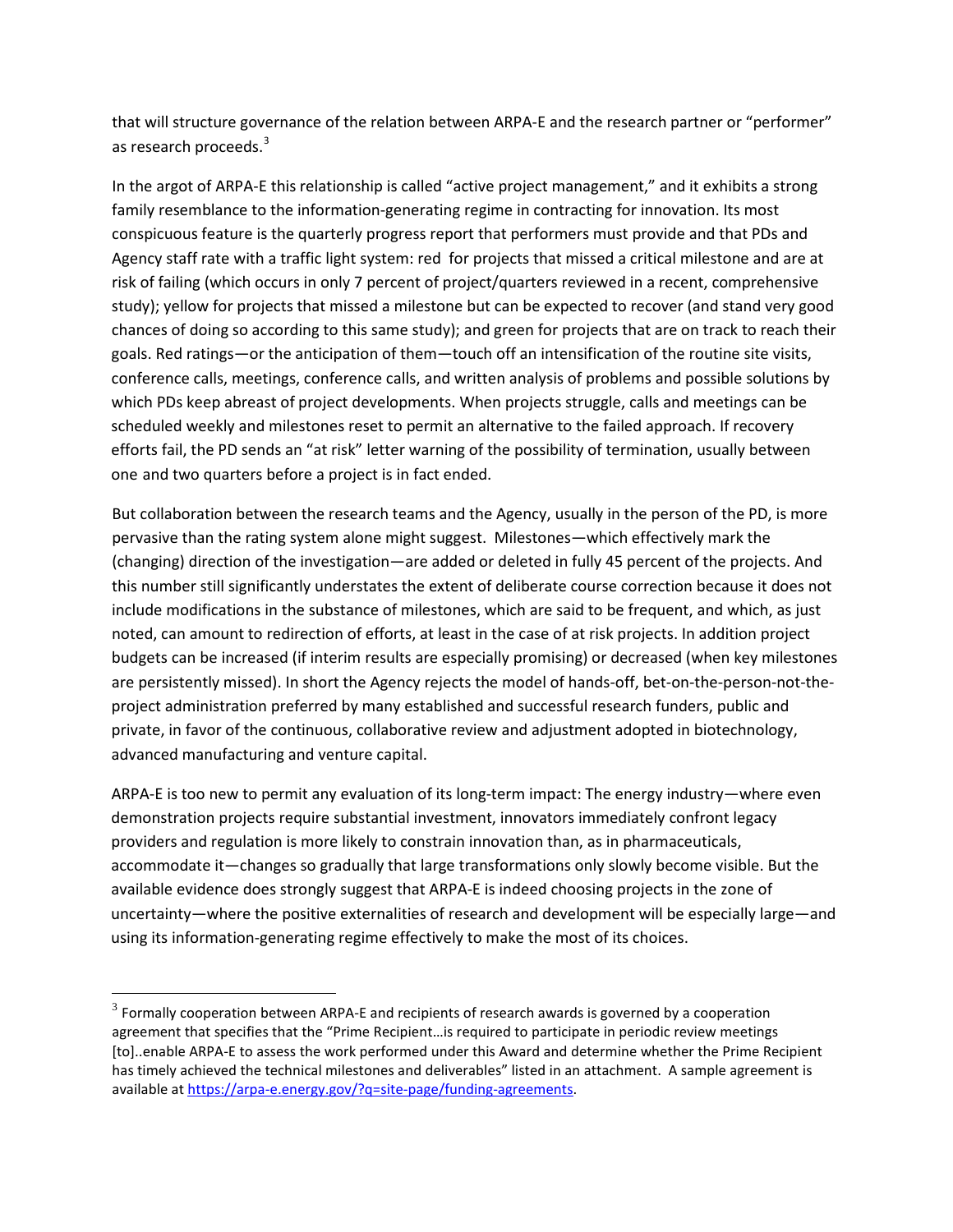Expert disagreement about what is possible is a good working definition of uncertainty.<sup>[4](#page-13-0)</sup> If ARPA-E funds uncertain projects it should select projects whose prospects the best experts—its reviewers—disagree. This is what we observe. There is a very slight correlation between reviewers' ratings of projects and the likelihood that they will be funded. Selection is not based on a consensus view of project prospects. Perhaps more tellingly, holding the rating constant, the Agency picks the project where the range of reviewer rankings is the greatest—where judgements diverge the most. Plainly the PDs and the selection committee are relying on other information—rebuttals, observation of the research in workshop dialogue with peers, and much else besides.

The Agency's internal, traffic-light ratings of projects, and increase or decrease in resources dedicated to them as a result, are associated with the likelihood of achieving outward success: publishing a scientific paper, registering a patent, or securing some form of "market engagement," such as private financing, the formation of a company formation or release of commercial product. Budget increases, which of course reflect high ratings, increase the chances of market engagement for a project by 20 percent. Favorably rated project are indeed more likely to achieve all three outcomes, while projects with a high proportion of red quarters are significantly less likely to achieve any. Project selection and governance, moreover, do not seem to favor either scientifically oriented projects doing basic research validated in journal publications or commercially oriented projects doing applied research validated by patents or market engagement. Compared to projects in other branches of the DOE which are classified as doing either basic or applied research, ARPA-E projects have a higher rate of patenting and the same high rate of publishing. Most strikingly they are more likely than the specialized projects to produce both a publication and patent (Goldstein and Narayanamurti, 2018). A plausible interpretation is that they combine practical invention with scientific discovery on the model of use-inspired basic research made famous by Pasteur. As we will see next, commercial constraints and the penalty defaults imposed by EU environment law have made use-inspired research on similar lines central to the regulation of the water quality in Ireland and its dairy industry generally.

## Irish dairy farming

Regulation, and especially environmental regulation, differs from ARPA-E's contractual governance of research in two ways. First, agreements between the Agency and award recipients are fully consensual (candidates compete for awards). Many addressees of regulation prefer no public constraints on their behavior; some actively resist imposition of rules. Penalty defaults therefore play an important role in inducing cooperation with the regulator, but none in the formation of award agreements. Second, ARPA-E faces uncertainty that arises from manifest limits of our knowledge of science and technology: the "white spaces" mark the places where we don't know the laws of nature that apply to a particular problem. Environmental regulation encounters such frontier uncertainty as well; but it is often

<span id="page-13-0"></span> $4$  Frank Knight classically distinguished risk—where an outcome is unknown but its probability can be estimated from uncertainty—where it is impossible even to estimate the probability of future states of the world.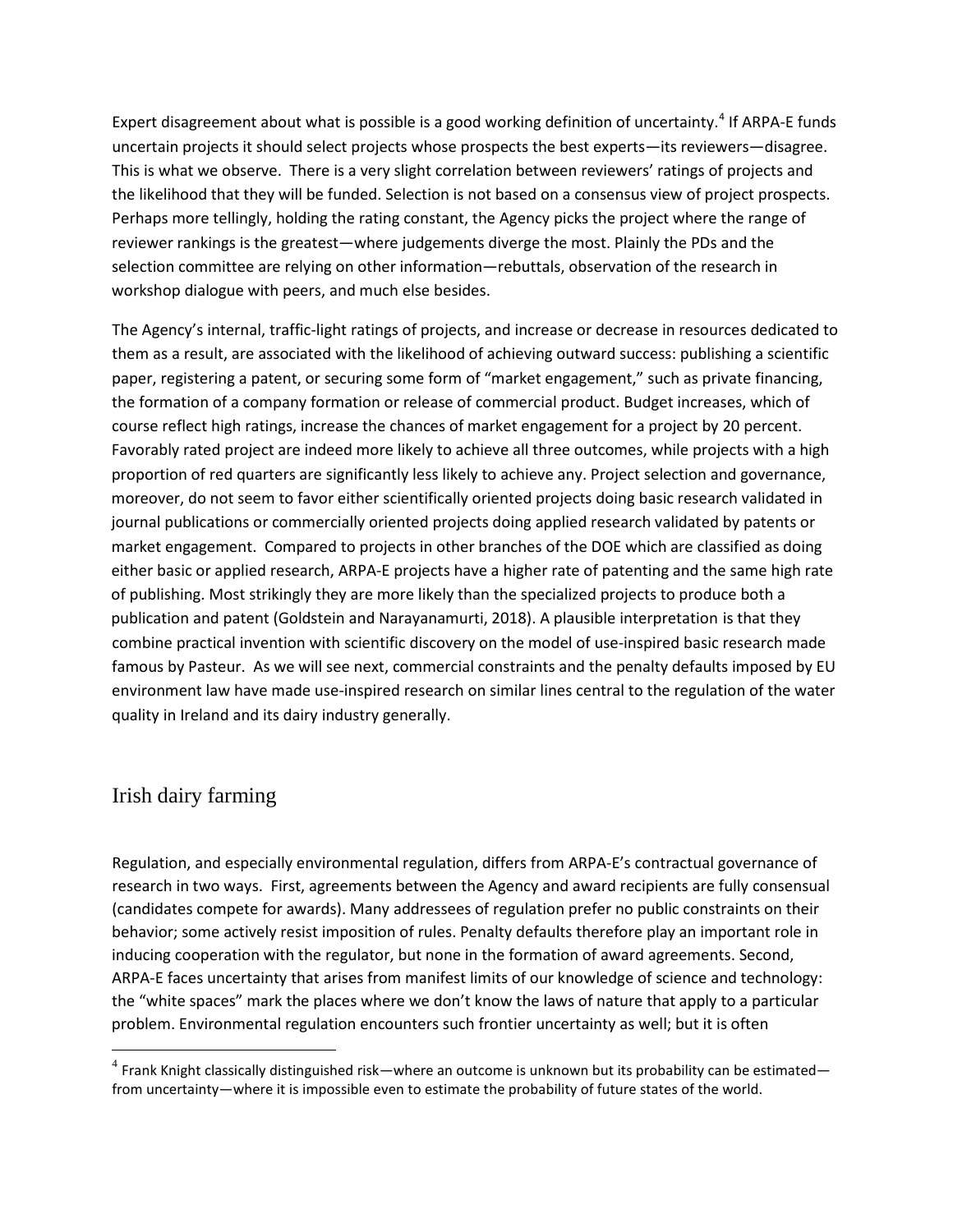challenged instead or in addition by uncertainties arising from the singularities of place: the way known factors—familiar pollutant streams; types of subsoil and geology—combine in particular contexts to produce unforeseeable results. "White spaces" get filled in once and for all. Once we learn the electrochemistry of cutting energy storage costs by a certain amount, *that* problem is solved. But environmental problems typically have to be re-defined and addressed place by place. In this regard environmental regulation strongly resembles, and can serve as a partial model for regulation of the good-jobs externality. In both a central task of governance is creating an information exchange regime that induces the local actors to cooperate to contextualize solutions while enabling them to benefit from the pooled experience of others, and vice versa.

Within environmental regulation non-point source pollution is the paradigmatic case of contextual uncertainty. The regular emissions of large polluters, such as power plants or sewage treatment facilities, are (relatively) easy to detect and control. Intermittent emissions from diffuse sources, such as the runoff from sporadic detergent use in scattered households, are not. Agricultural runoff is especially refractory because of the great variation in the pitch and absorptive capacity from field to field, the stark seasonal variations in weather and the rapid changes in the level and nature of productive activity induced by cycles of cultivation. We look to advances in the regulation of water pollution in agriculture to refine ideas about the governance of contextualization of the good jobs strategy, and to Ireland in particular, where pressures to reconcile demanding legal requirements to limit pollution with the needs of an expanding dairy industry have produced both an especially sharp understanding of the problem of contextual uncertainty and innovative reforms to address it.

The conviction that the dairying could be a modern engine of growth and the corresponding concern that environmental constraints could limit its expansion came late to Ireland. Through much of the 20th century Irish dairy farming, like Irish farming generally, was dominated by extremely small holdings, with limited export opportunities and relatively low productivity and incomes. Membership in the European Economic Community (the predecessor of the EU) and its Common Agricultural Policy (CAP) in 1973 expanded market access and raised prices, leading to increased output and productivity. The imposition of EU milk quotas in 1984 prompted consolidation in the sector, yielding a smaller but more efficient and capable cohort of specialized dairy farms still small—measured by farm acreage and herd size—in comparison to industrial producers. The Irish coops also consolidated and became first-tier suppliers of ingredients to global consumer food firms, which built processing plants in Ireland.<sup>[5](#page-14-0)</sup> In 2017 Ireland which accounts for less than 1 per cent of global milk output (Eurostat 2017 and FAO, 2018:5)—supplied almost 15 per cent of the world's infant formula market and was the second biggest exporter of infant formula to China. $^6$  $^6$  Altogether, Ireland exports 90 per cent of its dairy output.<sup>[7](#page-14-2)</sup>

Grass is the source of the competitiveness of Irish dairy. The larger representative Irish dairy farm has the lowest cash cost to output ratio of the key international milk producing regions, including the US,

<span id="page-14-0"></span> $5$  The consolidation of Irish milk processing is less pronounced than in Ireland's major dairy export competitors, such as Denmark, the Netherlands and New Zealand, where one company processes as much as 70 or 80 per cent of the milk pool (Prospectus, 2003).

<span id="page-14-1"></span> $6$  https://www.bordbia.ie/industry/manufacturers/insight/alerts/pages/chinadairyimports.aspx

<span id="page-14-2"></span><sup>7</sup> http://www.bordbiavantage.ie/market-information/sector-overviews/dairy/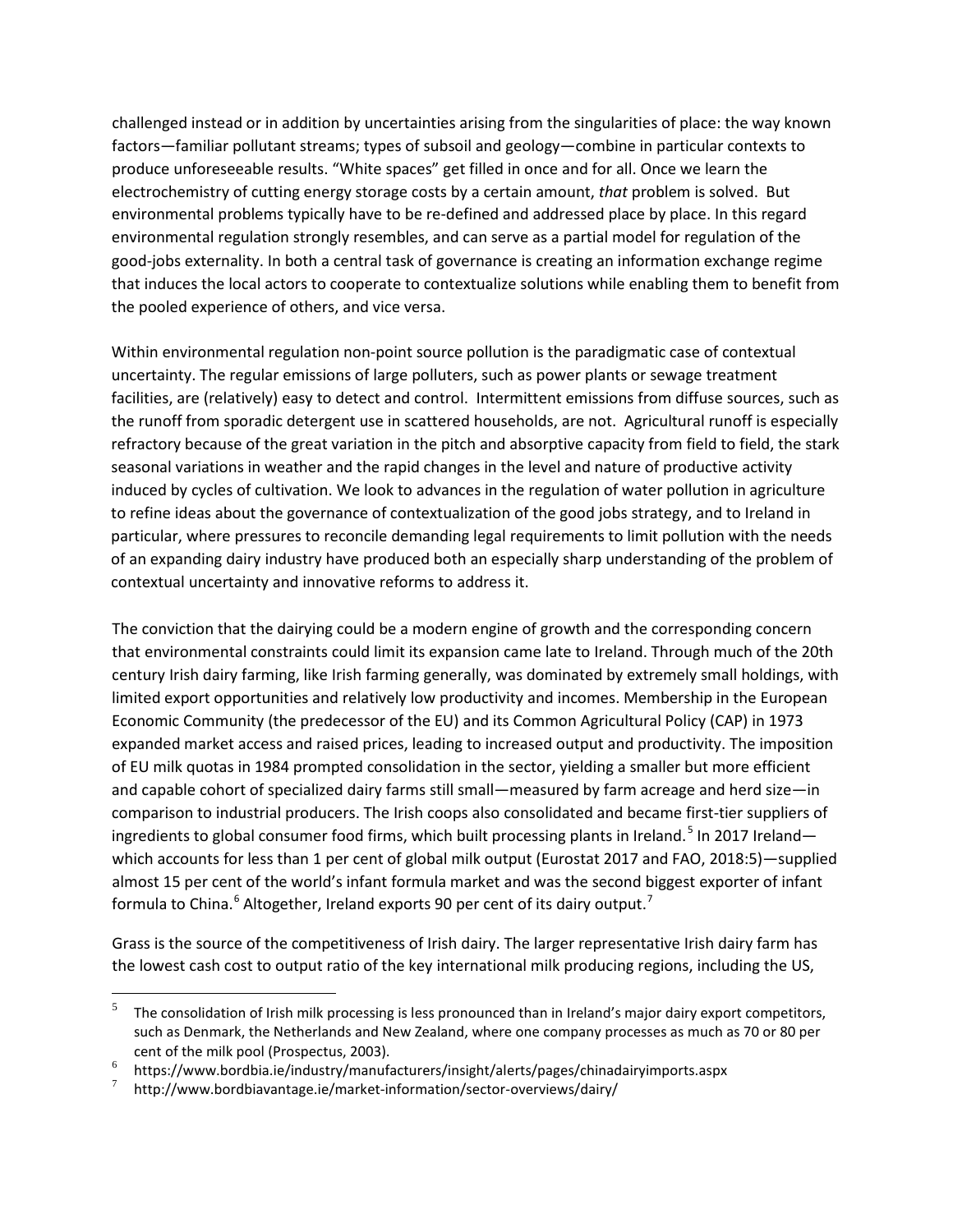New Zealand and Australia (Thorne et al., 2017: 70). Home-grown, grass feed is much cheaper than purchased-feed concentrates; its price is relatively stable, while the price of purchased feed fluctuates with the price of the fuel used to produce it, sheltering Irish dairy farmers against a substantial risk. Cows that pasture on grass produce milk solids of superior quality; and the grazing cow is the emblem of food production at its most natural. Moreover, as the Irish quickly realized in the aftermath of the Great Recession, the share of imports is much lower in the inputs (grass first and foremost) of dairy firms than in the inputs of the transnational pharmaceutical and IT firms that dominated the Celtic Tiger boom in the years before it. The profits of domestically owned dairy firms remain in Ireland, while those of the high-tech firms are repatriated to their foreign owners. Per unit of output and exports the agri-food sector thus makes a larger contribution than the sectors dominated by FDI to the balance of payments and employment, as well to regional and rural development. $8$ 

For all these reasons the Irish dairy sector—farmers, farmer organizations, producer coops and their industry associations—together with its counterparts in various government departments have since the turn of this century come to see the national system of grass-based dairying on family farms as a model of production with a bright future, and a central role in the overall development of the country provided it can reconcile increasing efficiency with regulatory and consumer demands for environmental sustainability.<sup>[9](#page-15-1)</sup> Wary engagement with climate change mitigation—not to say say resistance—is giving way to active collaboration in developing new measures and institutions.

EU law compelled Ireland to respond, haltingly and reluctantly, to the pollution of water and air caused by agriculture long before farmers, farm organizations, dairy coops, the state extension service— Teagasc—became active advocates of sustainability. The Nitrates Directive of 1991 was one of the first measures to protect water quality from pollution by agricultural sources. It was highly prescriptive, setting out precise concentration limits that are transcribed in each member state's Nitrates Action Program (NAP). Farms that fail to comply can be fined or disqualified from the EU single farm payment. Countries, such as Ireland, which fail to meet national limits must submit a plan for improvement to secure a temporary derogation of requirements or face the potential application of draconian sanctions typical of penalty defaults.

The Water Framework Directive (WFD) of 2000 has, in contrast, extremely broad objectives: "good water," including minimal pollution by listed chemicals and "good ecological status," defined for each type of water body (such as alpine streams or freshwater lakes) as minimal deviation from the distribution and quantity of life forms associated with a pristine or undisturbed body of water of that type. An "inter-calibration" procedure assures that countries apply comparable standards (Poikane et al, 2014). The basic unit of management is the river basin or catchment: the contiguous territory that drains into the sea at a single river mouth, estuary or delta. Member states produce a six-year River Basin

<span id="page-15-0"></span>It is estimated that in 2008 the wider agri-food (which includes beverages, infant formula and food ingredients) accounted for 40 per cent of the total net foreign earnings of all primary and manufacturing industries (Riordan, 2012).

<span id="page-15-1"></span>The Food Harvest 2020 strategy of 2010 set a target by 2020 of a 50 per cent increase in the volume of milk production over the average of 2007-2009 milk supply (4.93 billion liters). The volume of milk production in 2017 had reached 7.27 billion liters, an increase of 47 per cent (CSO 2018) https://www.cso.ie/en/releasesandpublications/er/ms/milkstatisticsdecember2017).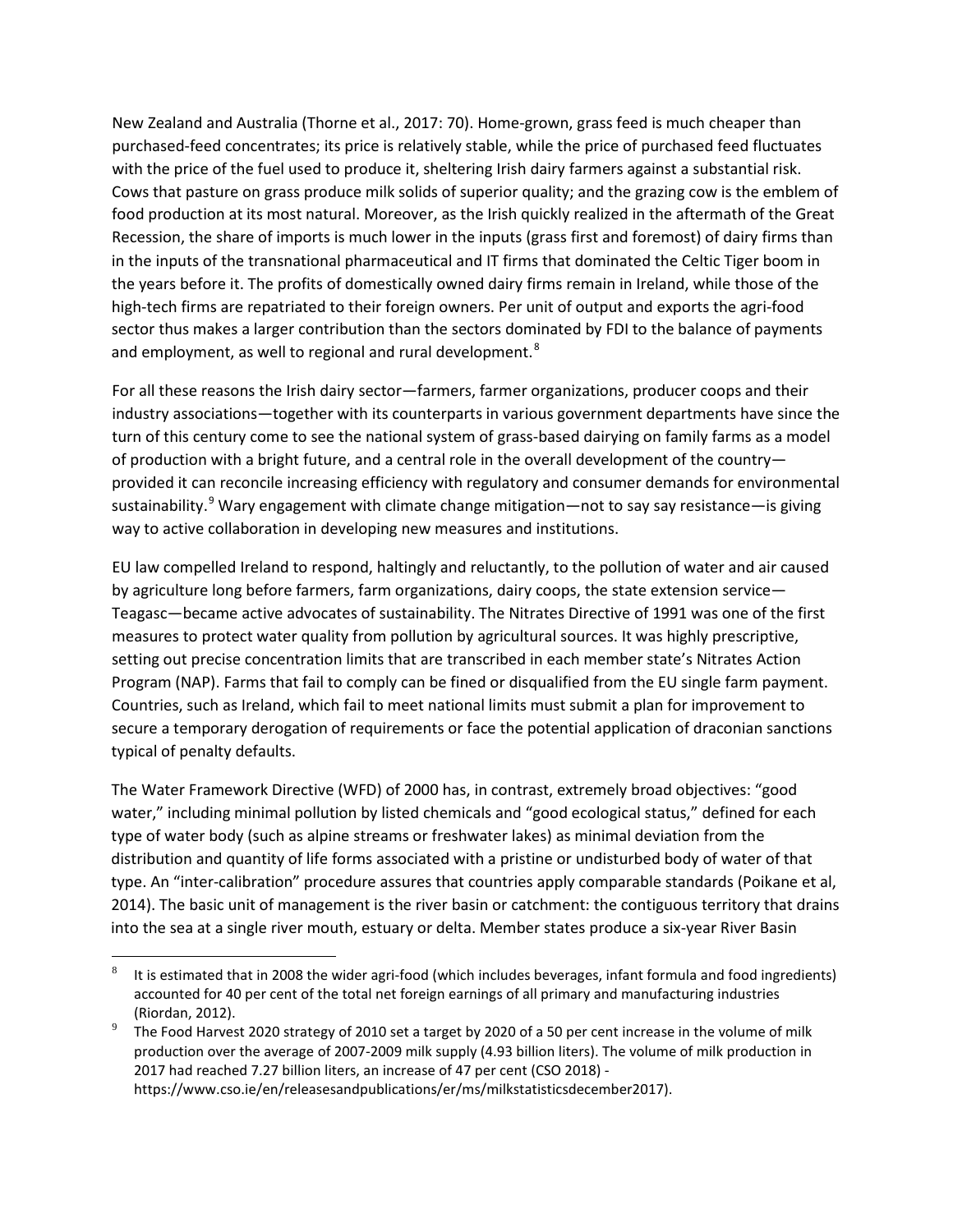Management Plan (RBMP) for each basin by a collaborative process in which public officials, experts and stakeholders specify objectives as well as procedures for translating them into concrete activities. Each member state appoints a water director to oversee execution of the plans. Together the water directors form a council which, in consultation with the EU's executive body, the Commission, directs preparation of guidance— known as the Common Implementation Strategy (CIS)—in the application of the Directive. Until 2027 counties<sup>[10](#page-16-0)</sup> that fall short can submit a new RBMP at the end of each planning cycle on the grounds that the earlier approach proved technically infeasible, disproportionately expensive, or was obstructed by extraordinary natural conditions. Thereafter, as a penalty default, cost and feasibility will not excuse non compliance.

Implementation of both Directives has proved frustratingly difficult. Adherence to "good practices" in agriculture, for instance, has often failed to produce improvements in nitrate levels; effective, inclusive participation of local actors in the definition and continuing revision of the intentionally open-ended goals has been a major stumbling block in the application of the WFD. The CIS has been revised many times<sup>[11](#page-16-1)</sup>; the WFD will be revised in 2019, among other reasons to reset the penalty default, as many member states will fail, even with energetic, good-faith efforts, to meet the 2027 deadline.<sup>[12](#page-16-2)</sup>

In Ireland these kinds of failure triggered a series of research programs under the Directives aimed at deepening understanding and control of pollution flows at the catchment and field levels. These programs (linked with similar ones on other member states) have in turn helped generate a web of institutions that is coming to function as an integrated system of local governance of water quality, greatly expanding public participation in environmental decision making in the process.

Teagasc established an Agricultural Catchments Programme (ACP) in 2008, in preparation for Irish's application for derogation of some requirements of the Nitrates Directive. Six catchment areas, differing in soil types, geology and types of farming, were selected to monitor and model the relations among farm management practices, the migration of nutrients from their source to various water receptors and the resulting changes in water quality. Some 300 farmers participated in the program, each supported in the development of a nutrient management plan by a Teagasc extension agent, who could in turn draw on the additional expertise of 15 researchers dedicated to the project.

<span id="page-16-0"></span> $10$  For the guidance documents see [http://ec.europa.eu/environment/water/water](http://ec.europa.eu/environment/water/water-framework/facts_figures/guidance_docs_en.htm)[framework/facts\\_figures/guidance\\_docs\\_en.htm.](http://ec.europa.eu/environment/water/water-framework/facts_figures/guidance_docs_en.htm) For detailed discussion of the CIS as an experimentalist institution at the heart of the WFD see Scott & Holder (2006).

<span id="page-16-1"></span><sup>11</sup> Hering, Daniel, *et al.,* "The European Water Framework Directive at the age of 10: a critical review of the achievements with recommendations for the future." *Science of the total Environment* 408.19 (2010): 4007- 4019; Voulvoulis, Nikolaos, Karl Dominic Arpon, and Theodoros Giakoumis. "The EU Water Framework Directive: From great expectations to problems with implementation." *Science of the Total Environment* 575 (2017): 358-366; Giakoumis, Theodoros, and Nikolaos Voulvoulis. "Progress with the WFD implementation in five European basins: Significant differences but similar problems." *Eur. J. Environ. Sci.* 8 (2018): 44-50.

<span id="page-16-2"></span> $12$  On the possibilities for expanding the grounds for derogation beyond "natural conditions" while maintaining pressure to strive for compliance see Water Directors Meeting, "The Future of the Water Framework Directive (WFD) – Water Directors input to the fitness check process on experiences and challenges of WFD's implementation and options for the way forward," November 15, 2018.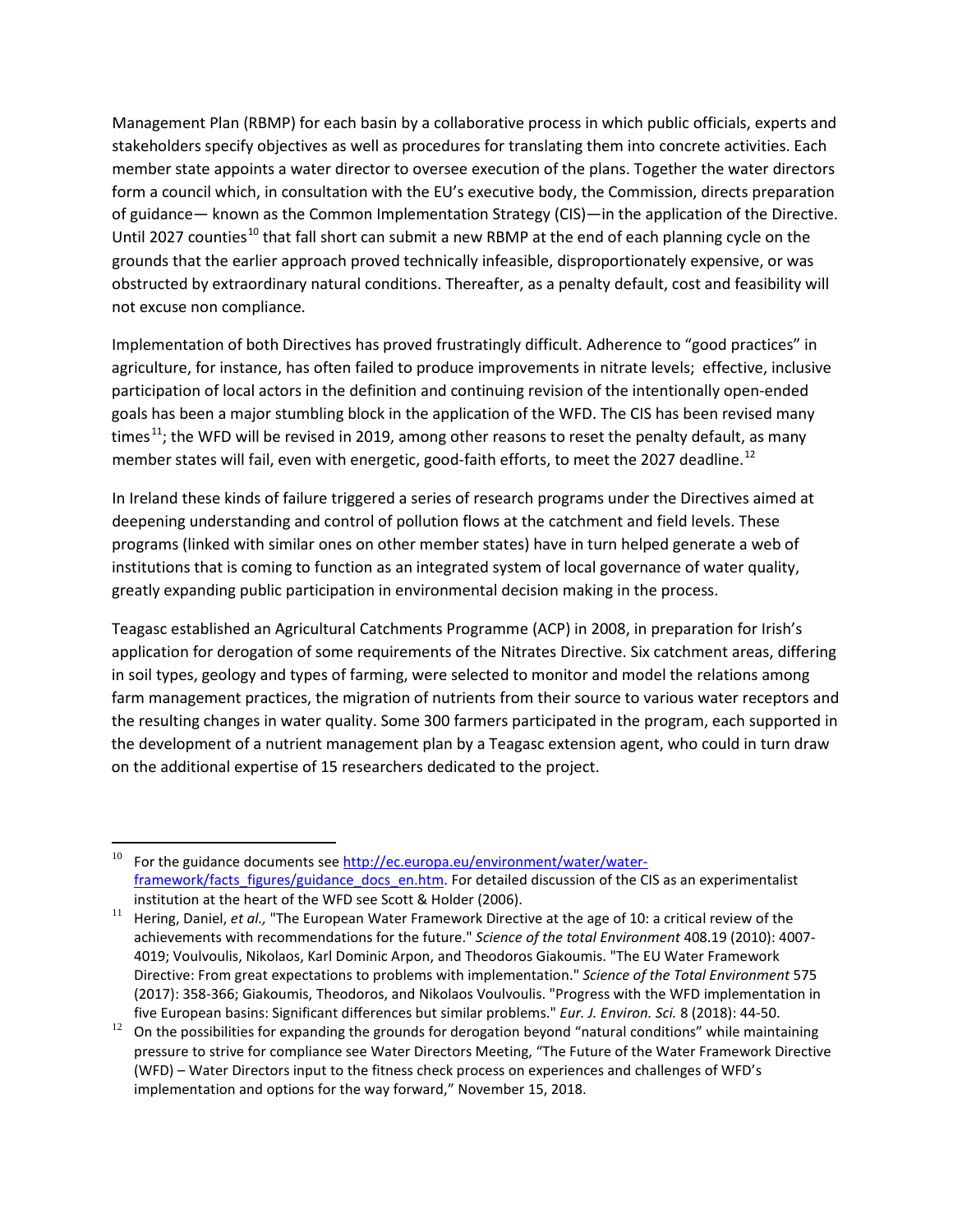The ACP's key finding is that variations in soil and subsoil types, and the underlying geology are in combination so influential in the absorption and drainage of nutrients that general rules of nutrient management, let alone plans based on them, will regularly fail. For example, poorly drained fields with phosphorus values so low as to obstruct cultivation and seem environmentally innocuous may still pollute because of fast surface runoff. Conversely, soils with phosphorus concentrations in excess of agricultural needs may not pollute at all because they are especially well drained. (Shortle & Jordan, 2017: 17) The policy implication is that a nutrient management plan should be a starting point or provisional guide for investigation, farm by farm, of environmental risks, and how most economically to address them. It would be only a slight exaggeration to say that the implementation *is* the plan, and it is co-produced by the advisor and farmer, collaborating in identifying the problems of particular farms, devising remedies, and jointly monitoring the results. (Burgess, phone interview, October, 2018). A second catchment study, undertaken by the EPA, confirmed the findings of the ACP, extended investigation of the mechanisms of pollution transport to the geological structures beneath the soil layers, and showed that disruption of pollution pathways is often a more effective means of mitigation than attempting to eliminate pollution at its source or contain its effects at the receptor.

The new catchment program is part of a larger effort by the EPA and its partner institutions in water quality management to establish a cascading process of national, regional and local consultation to select priority areas for intervention and create local governance institutions to support execution of the agreed interventions with full and effective participation of the affected actors. The selection process and new governance institutions come together when the priority areas, once selected, are subjected to a final, searching review in "local catchment assessments": field-level examinations by the local actors themselves of the source of pollution in given water bodies. This assessment determines the local work plan, specifying, costing and prioritizing projects. Such collaborative review of priorities is particularly important in rural areas, where multiple, potentially significant small point pressures and diffuse sources of pollution (Daly et al., 2016: 161) can confound mitigation, and deep local knowledge is indispensable to a deliberate and consensual choice of which problems to attack and in what order. A new Local Authority Water and Communities Programme (LAWPRO), a shared service between all local authorities, supports the catchment assessment by providing technical assistance to all the stakeholders (and indirectly by helping each locale develop the structures needed for inclusive engagement with the articulation and implementation of the RBMP).<sup>[13](#page-17-0)</sup> Agricultural problems detected by field assessments are referred to specialist Agricultural Sustainability Advisors who, in consultation with the assessment team, assist the implicated farmers to improve their land, farmyard and nutrient management practices.<sup>[14](#page-17-1)</sup> The corps of sustainability advisors link contextualization of water management at the catchment or territorial level to contextualization of pollution mitigation measures on the farm, completing the nascent system of local governance.

We draw three lessons for the design of the good jobs strategy from Irish and EU experience with environmental regulation of contextual uncertainty. First, while framework legislation (the WFD) and

<span id="page-17-0"></span> $13$  For a good overview of the role of the Waters Catchment Assessment Team and its place in the new governance structure see [https://www.catchments.ie/the-local-authority-waters-programme-catchment](https://www.catchments.ie/the-local-authority-waters-programme-catchment-assessment-team/)[assessment-team/.](https://www.catchments.ie/the-local-authority-waters-programme-catchment-assessment-team/)

<span id="page-17-1"></span><sup>14</sup> On ASSAP see https://www.teagasc.ie/environment/water-quality/farming-for-water-quality---assap/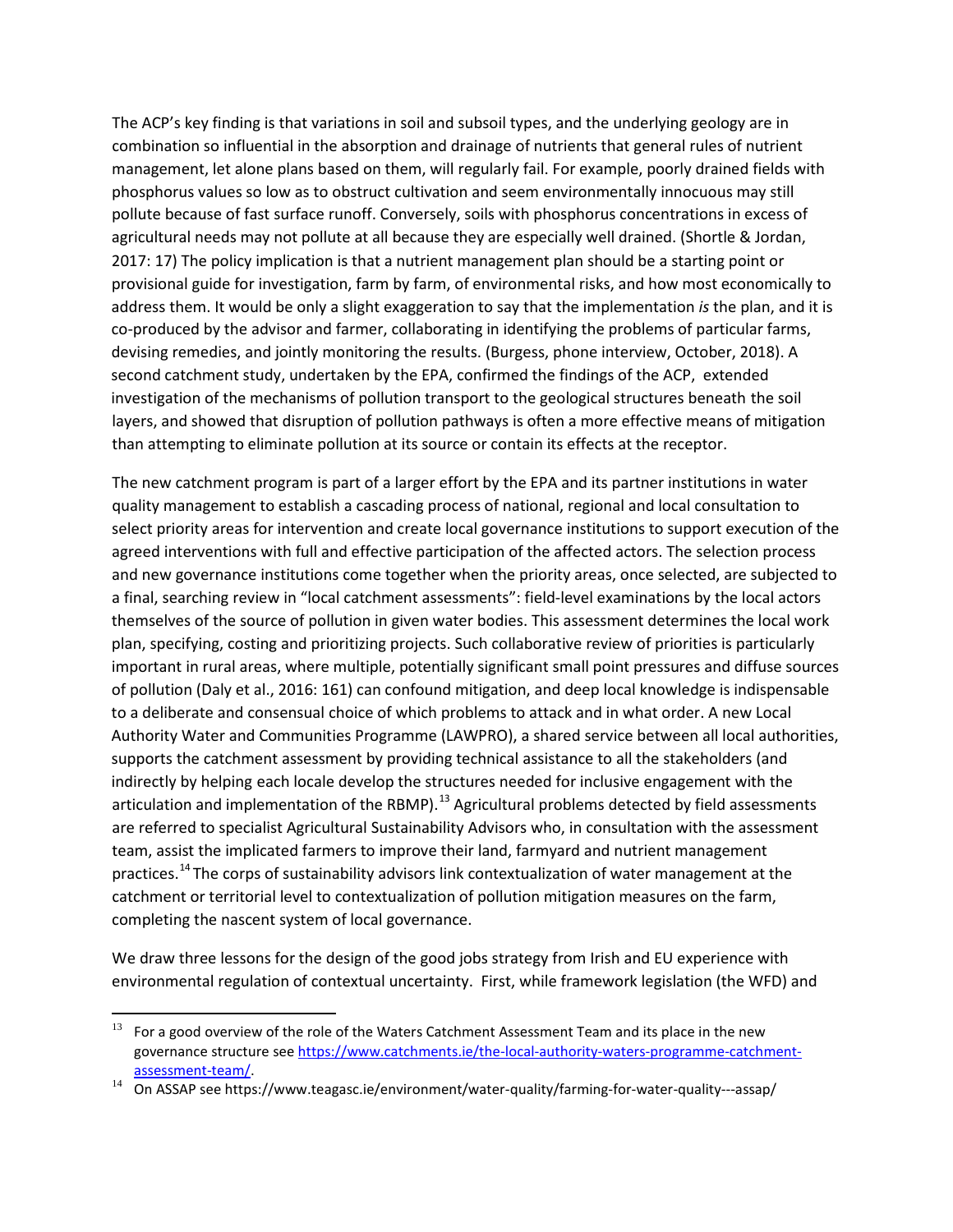penalty defaults orient and incentivize the creation of new governance instruments for the local contextualization of general policies, making those institutions work in the contexts to which they apply requires continuing revision of initial plans of light of—frequently disappointing—experience. The recent flurry of institution building in Irish water regulation, the culmination of systematic investigation and hard experience, was preceded by many false starts and misdirected half measures. There are principles of design for these institutions, but no blueprints.

Chief among these principles—the second lesson—is that contextualization in the sense of recognition of the need for local solutions to idiosyncratic local problems is a corrective and supplement to higherlevel decision making and procedures, but not a substitute for them. LAWCO review modifies the specification of local targets identified by national and regional review, and how and in what order they are approached. Local authorities and stakeholders are not free to disregard the national list or to insist that their interventions, whatever the outcome, are unquestionable solely because they have been locally authorized; rather, lower levels correct higher levels and vice versa. More generally contextualization is just a variant of the reciprocal review that we encountered in contracting for innovation and which typifies collaboration under uncertainty, outside the principal-agent framework.

Finally, contextualization blurs the distinction between regulation, directed to compliance with rules order maintenance within a given system—and the creation of new institutional systems. Contextualization induces collaboration between regulators and other public officials and regulated entities in the development of novel forms of capacity building and novel forms of public participation in regulatory decision making. Irish dairy farmers in the catchment projects prepare their nutrient management plans with the support of specialist extension agents, who consult themselves with catchment specialists; farmers with environmental problems respond in collaboration with newly formed catchment assessment teams and a new corps of specialist sustainability advisors. Traditional extension agents propagate consolidated expertise. In co-developing improvement plans with individual farmers and each other these new specialists are reconsidering and revising current understandings as much as applying them. Collaborative investigation is necessary precisely because current rules and best practices run out; and establishing what should be done goes hand in hand with understanding and building the capacity needed to do it. The creation of LAWCO, with its open ended implications for local governance, suggests how regulation under uncertainty can, in a further step, prompt institutional innovations that implicate basic ideas of democratic participation and administrative due process. When we speak, as we do next, of regulation in relation to the good jobs strategy we mean the term in this enlarged sense of fixing (and revising) requirements and inducing the creation of novel institutions, with all their further spillovers, that enable the addressees of regulation to meet them.

# 5. *Applying the model to good jobs*

The concept of "good job," like clean water, is imprecise and needs to be operationalized in a way that is both evolving and context-dependent. Reasonable, attainable targets for good-job creation must remain provisional, to be revised under new information. We can think of them as rebuttable presumptions, mandating behavior except when there is compelling evidence that they demand the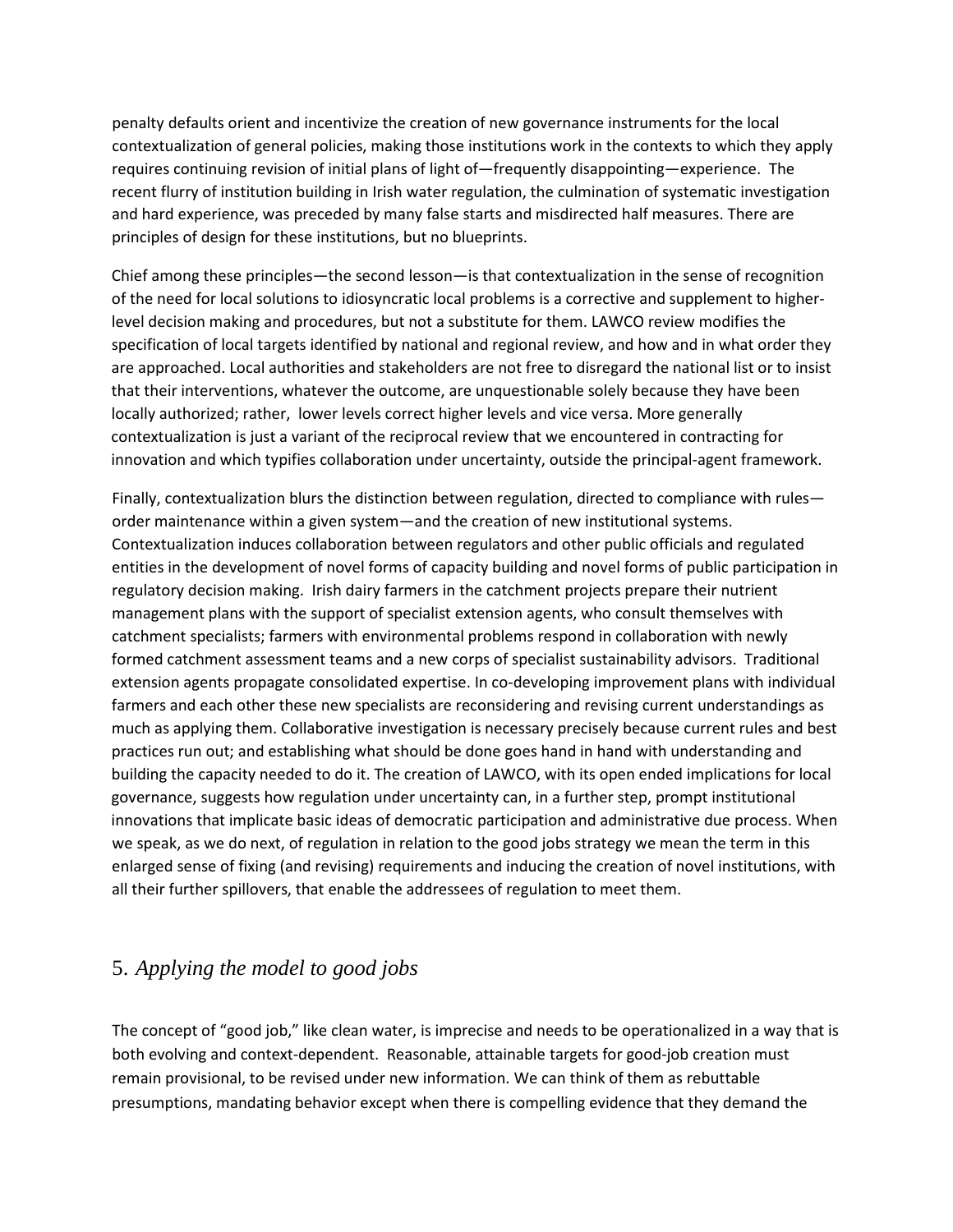impossible, or do not demand enough. Achieving the targets depend on decisions on investment, technological choice, and business organization, the consequences of which are unknowable ex ante. Governance under uncertainty takes as its starting point the provisionality of ends and means and the need for disciplined review and revision. Here we sketch what the model would look like when applied to the challenge of creating good jobs through public-private collaboration. We stress similarities, but also some differences.

Simplifying greatly, the uncertainty government agencies face in the ARPA-E case is principally about technological feasibility. The uncertainty in the dairy case derives largely from local adaptation. A goodjobs program faces uncertainties of both kinds. Creating or preserving good jobs in a particular place often depends partly on extending technological capabilities: mastering techniques that are wholly novel (at least in some particular application) or so new to a given locale that they must almost be reinvented to be mastered. Here ARPA-E's experience with active project management and collaborative review and adjustment of milestones is directly relevant. But fostering good jobs depends at least as much on solving highly idiosyncratic, place-specific problems: failures of coordination between local firms and training institutions; between firms and their (potential) supply-chain partners; and the managerial breakdowns or skill gaps within individual firms and institutions to which the coordination problems point. Here the peer assessment of local problems and new forms of collaboration with networks of extension experts developed in Irish pollution control come into their own. There are many ways to imagine integrating, or coordinating the operation of the two variants of the governance model in particular conditions; how precisely is a practical question, to be answered in context when the time comes, and provisionally—subject to correction—in accord with the precepts of the governance model itself.

An immediate question has to do with the timing, scale and scope of the obligations (and penalty defaults) to be imposed on private firms. If there is a genuine good-jobs externality, and a national or subnational mandate to address it, there is no reason why in principle the obligation to do so should not be applied immediately to all firms in the relevant jurisdiction. But as just noted those obligations are inherently broad, open-ended and, at least initially, ill-defined. They would begin with the requirement to make plans to progress towards forms of organization and deployment of technology that in combination produce better jobs, and to make such plans in coordination with relevant peers and institutional partners. But this may well be a too draconian first step. Unless we assume extraordinary consensus in favor of addressing the jobs externality or a dangerously coercive state authority, we can't really imagine the regulator imposing on all firms, or even all firms in certain sectors, the obligation to make such plans; and if can't imagine that still less can we envisage penalty defaults for persistent failure to make good faith efforts to comply.

It is easier to imagine imposing such requirement and penalties on actors who volunteer to participate in government programs designed to achieve the same outcome, and conferring benefits in the form of improved regulation, better coordination, extensive customized support services, or the like in return for participation. The framework goals, continuous monitoring and reporting requirements and penalty defaults (in the form of exclusion) would apply in this setting; but they would be the mutually agreed, common governance mechanism of a whole portfolio of industrial policy measures addressing the good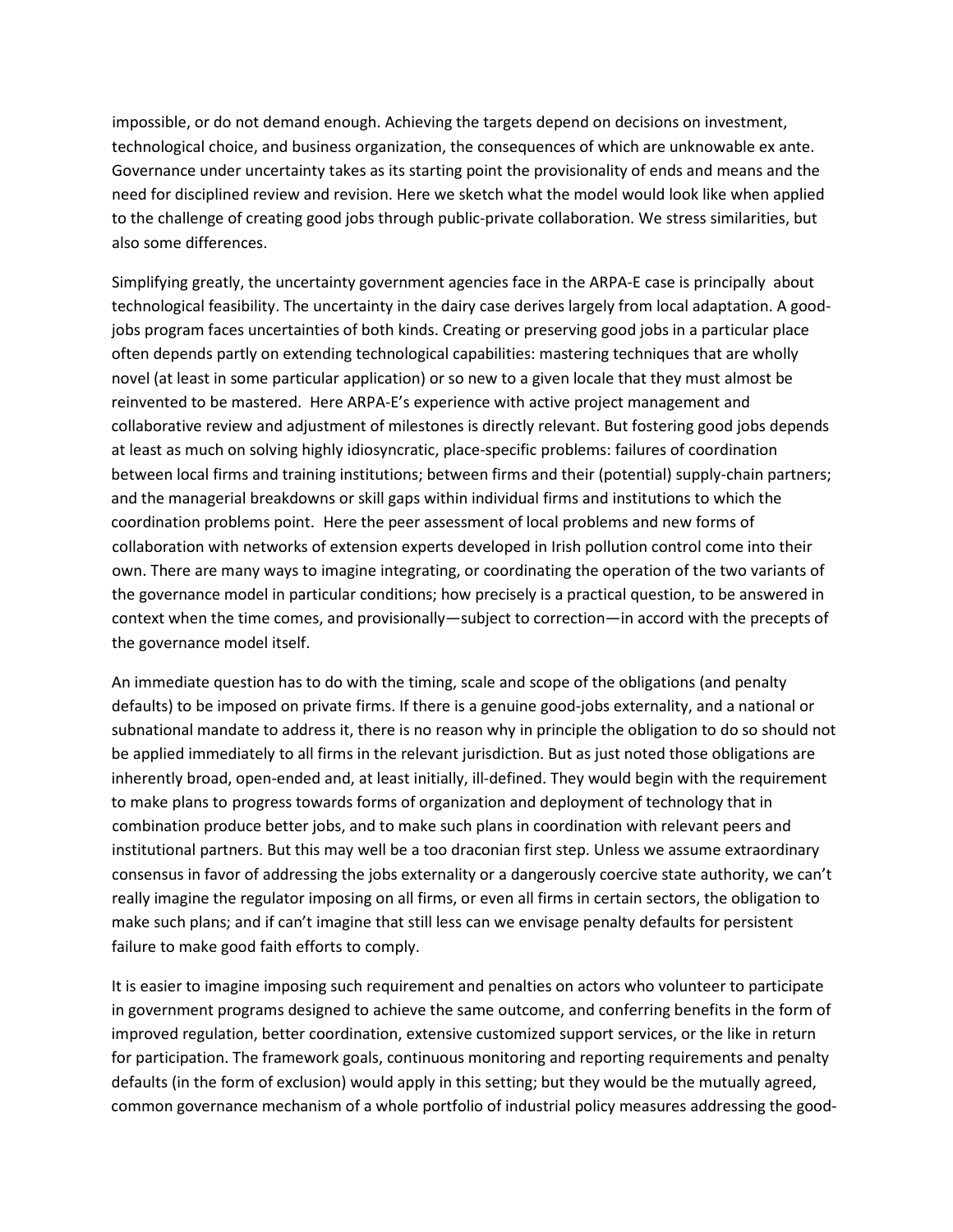jobs externality. The voluntary and selective nature of the partnership with state agencies suggests that this start-up phase the good jobs strategy could make use of ARPA-E's governance of program definition—proceeding incrementally, and repeatedly exposing designs to objections and alternatives and active project monitoring.

A key benefit of these voluntary arrangements over the medium term is to develop an inventory of "good practices"—a repertoire of contextualization measures variously suited to a wide range of settings—that can eventually guide application of the good jobs strategy to a larger set of firms, cutting the costs and increasingly the chances for early successes of broader coverage. Put differently the initial, selective projects would serve as a pilot program for the new system of regulation, with the qualification that pilots are usually understood as practical tests of promising concepts, whereas in this case their purpose would be more to identify and begin to refine promising approaches under real world conditions than subject them to definitive tests. As formal obligations are extended, the arrangements would come to resemble the European regulatory model, with a uniform requirement of participation but responses highly differentiated by locale. The need for contextualized support for the less capable actors drawn into the system would grow apace.

An intermediate arrangement might also be possible. Firms might be asked to make a choice between participation in customized good-jobs compacts with public agencies and submitting to a fixed regulatory regime that imposed a common, universal set of benefits and obligations linked to job creation (for example, a schedule of tax incentives/penalties in return for an increase of *x*% per annum in number of employees at wages at or above *y*% of the local median wage, where *x* may be tied to the state of the business cycle). Firms would then self-select into their preferred regime. The choices firm make would be informative about the relative effectiveness of the two regimes, feeding in turn into their revision over time.

With these design principles and staging practicalities in mind a good-jobs industrial policy could be introduced in four steps. First the government commits in legislation or by other means to address the problem of bad jobs and no jobs as a constitutional externality that threatens the foundations of our democracy and requires for its solution concerted cooperation between regulators, service provide and private actors. The framing legislation mandates regulators with relevant authority to put in place information-generating regimes that allow for standard setting and revision. The same legislation creates an inter-agency body to periodically review, and prompt improvement of regulatory responses, and resolve coordination problem arising from them, and provides funds and authority for voluntary programs in anticipation of an eventual, step-wise extension of regulatory reach.

Regulators who currently have delegated authority for areas directly affecting job abundance and quality—vocation training, agricultural and manufacturing extension, standard setting and the like introduce, in a second step, innovation-inducing and contextualizing governance mechanisms where these are not already in place, anticipating the need for support services to help vulnerable actors comply with increasingly demanding requirements. The requirements can take different forms, including specific employment quantity targets and/or standards.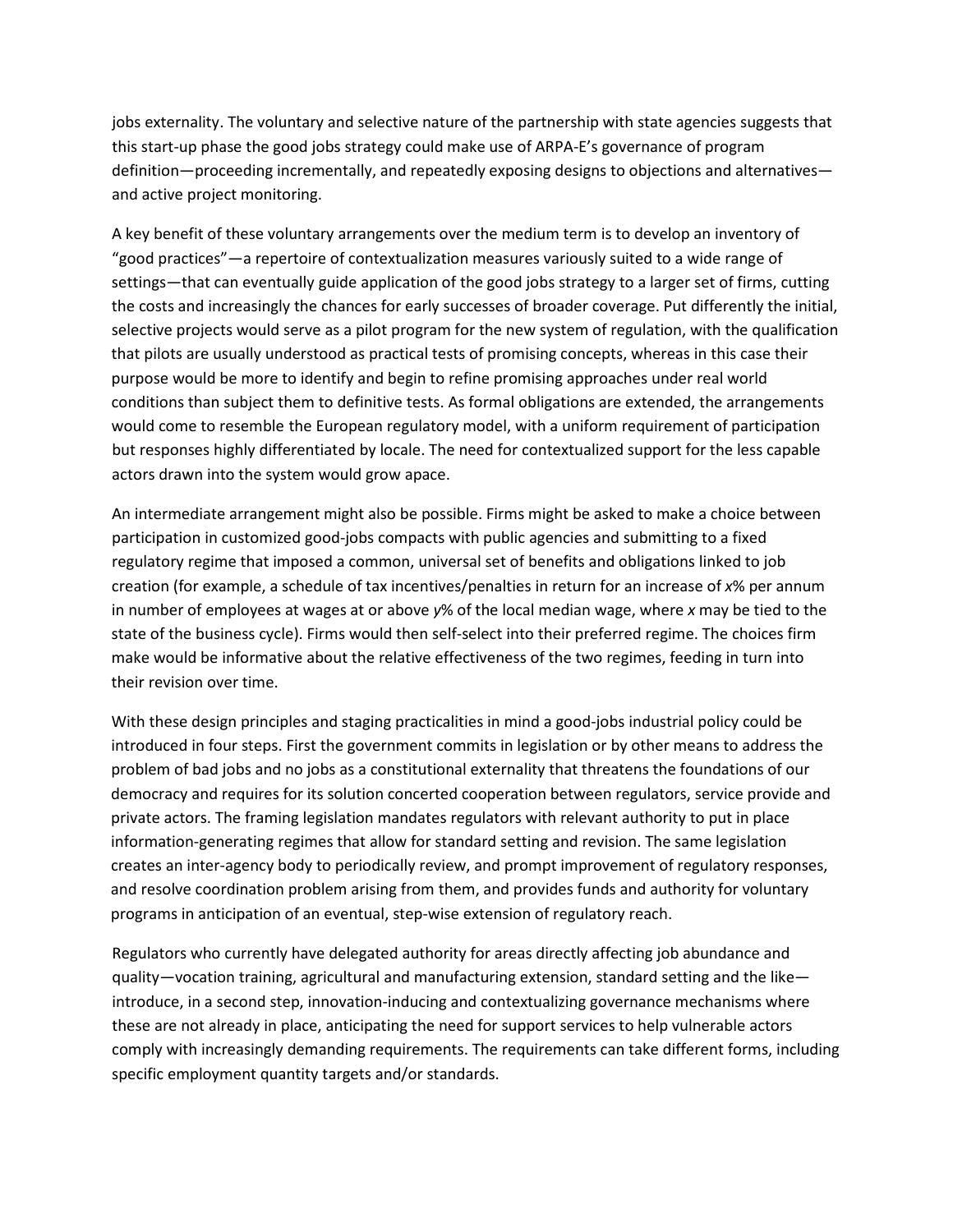Where current regulatory authority doesn't reach, the government creates volunteer, public private programs to advance the frontiers of technology and organization, or—and of equal and perhaps greater importance—provide support services and perhaps subsidies to help firms bridge the gap between their current low-productivity/low skill position and participation in the advanced sector. These programs, in their ensemble, would have to combine services to workers as well as managers; they would have to be customized to the needs of particular sectors and locales, and probably both. They would adhere to the design principles of innovation-inducing governance; their performance would be accordingly reviewed, and their goals adjusted, by the responsible agency, and then, if problems persist, the inter-agency body.

Finally, conditional on the success of voluntary arrangements, the scope of these practices would gradually be made obligatory for non-participating firms, starting requirements for submitting credible plans for the improving the quality and quantity of jobs together with competitive position by better organization, use of skill and technology, where appropriate in coordination with other firms and institutions. Penalty defaults would be imposed on laggards firms that, despite the availability of support services, persistently fail to comply.

To place our proposed framework in sharper relief, we discuss briefly how it relates to some existing initiatives for promoting manufacturing and job creation.

## Comparison with current initiatives

The approach outlined here is similar to practices we described previously in advanced technology and European regulation. It has parallels also in some current programs to stimulate U.S. manufacturing industries.

Consider the "Manufacturing USA" program. Set up under the Obama administration, the initiative encompasses 14 Manufacturing Institutes (in areas such as photonics, robotics, bio-fabrication, advanced composites, and semiconductor components). The goal is to advance U.S. manufacturing competitiveness by fostering emerging technologies, through partnerships among industry, academia, and the government. The federal government provides matched funding for these institutes, but the opportunity to create and expand production/research networks and make connections with other firms is a principal benefit to participants (Block et al., 2018). The networks reduce information and coordination costs, enable equipment sharing, and provide public goods such as technical standards and technology roadmaps. Each institute has considerable autonomy in developing its own modes of operation and governance, but must report periodic updates and performance metrics (such as fraction of projects meeting key technical objectives) to dedicated program managers. Located throughout the U.S., the Institutes have also expanded through secondary hubs in other locations. Participants from industry report high level of satisfaction (Deloitte, 2017).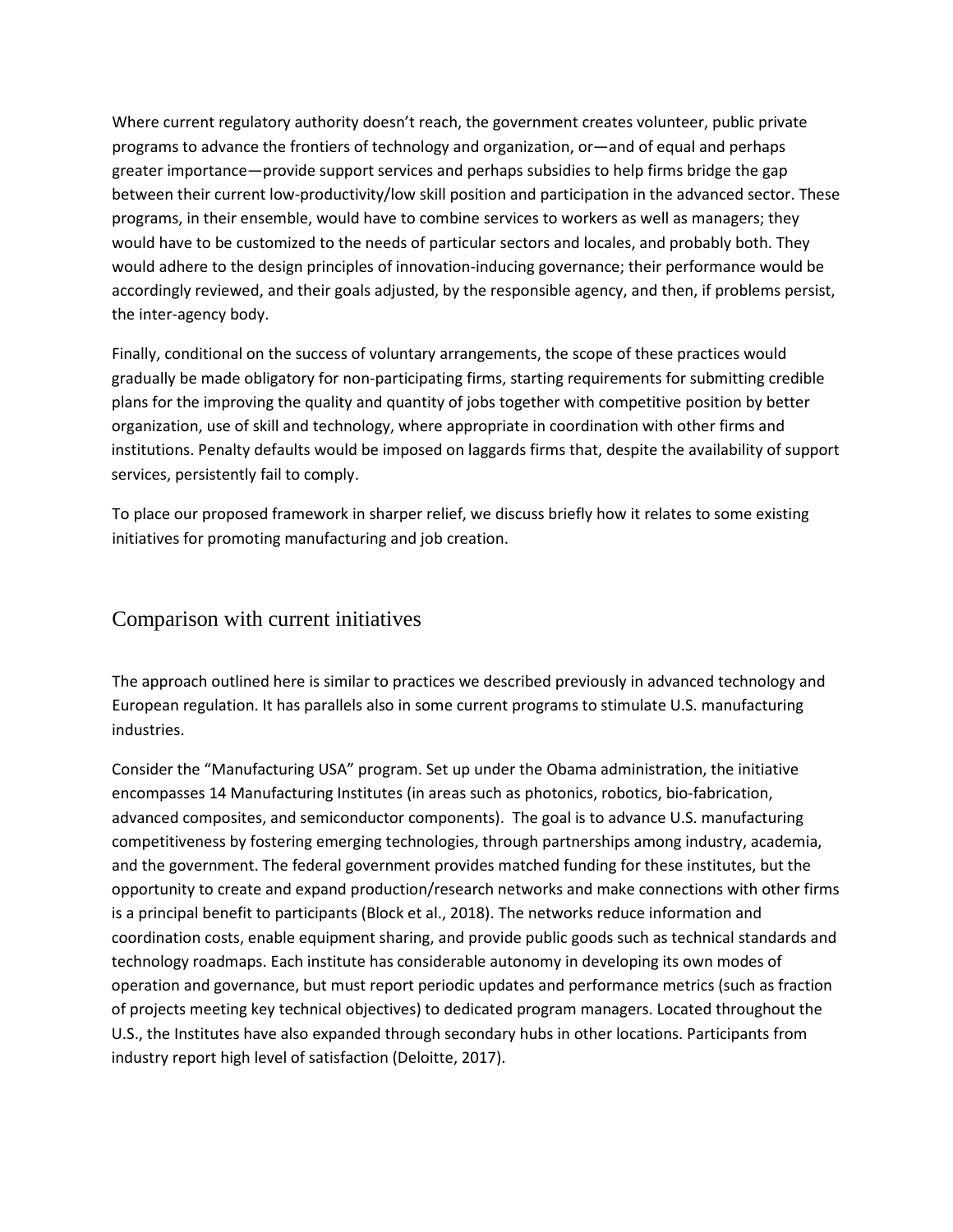These Institutes are a good example of voluntary partnerships stimulated by public action and built around common goals. However, while developing workforce skills is a stated goal, the programs are technology-driven rather than employment-driven. In the area of workforce development, performance metrics deal with training activities rather than number of (direct and indirect jobs created).

There are also programs, typically administered by states rather than the Federal government, that target more directly employment creation. The most visible of such programs are tax incentives provided to large investors in return for specific commitments on job creation. The Foxconn and Amazon deals, in Wisconsin and New York, respectively, are recent high-profile examples. The Taiwanese company Foxconn had agreed to create 13,000 well-paying jobs in Wisconsin in return for more than \$4.5 billion in government incentives. Amazon promised creating 25,000 jobs over a decade in return from an incentive package from New York valued at nearly \$3 billion. Both arrangements have blown up in controversial ways, and their failures are instructive in ways that demonstrate the superiority of the alternative approach we are suggesting here.

Essentially, the Foxconn and Amazon deals – as well as similar tax incentive programs – were predicated on ex-ante contractibility (and hence a stable environment). With enough predictability about market and technology conditions, firms can make rational calculations about employment commitments. And the states have the assurance that firms will deliver. Once the contract is written down, the state remains at arms' length from the firm. In Amazon's case, the company said it wanted cities to "think big." In reality, as one commentator has noted, "the creative thinking was exclusively focused on incentive offers" (Jensen 2019). There was no provision for an ongoing relationship to build trust, exchange information, and set and revise mutual goals. In such cases, the contract is either complied with or violated. If the firm turns out to be unwilling or unable to carry out the terms of the contract – as was the case with Foxconn and Amazon, the former because unforeseen changes in demand and technology and the latter because of unexpected political fallout -- there is little room for revision or renegotiation.

Bartik (2018) has studied such tax incentive programs more broadly and concludes that, even when they work, are not very cost effective. This is especially true when local incentives have to be financed by cuts in public expenditures elsewhere (e.g., education or infrastructure). Bartik argues that the most effective employment programs are those that focus specifically on local labor demand and supply conditions. He emphasizes three strategies in particular. In the first bucket is the provision of customized public services to small and medium-sized enterprises. These include job training tailored to local employers and run by local community colleges, and "manufacturing extension services" that provide marketing and technology advice. The second bucket contains targeted investments in workers' skills and training, ranging from pre-school programs to wage subsidies. Third, he mentions infrastructure programs that increase land supply and thereby lower business costs.

These findings are consistent with our emphasis on iterative fine-tuning and evolving standard setting in lieu of ex-ante rules. The design of locally effective incentive packages along these lines obviously requires significant amount of information discovery and trial-and-error on the part of local development agencies. Therefore organizational arrangements of the type we have discussed here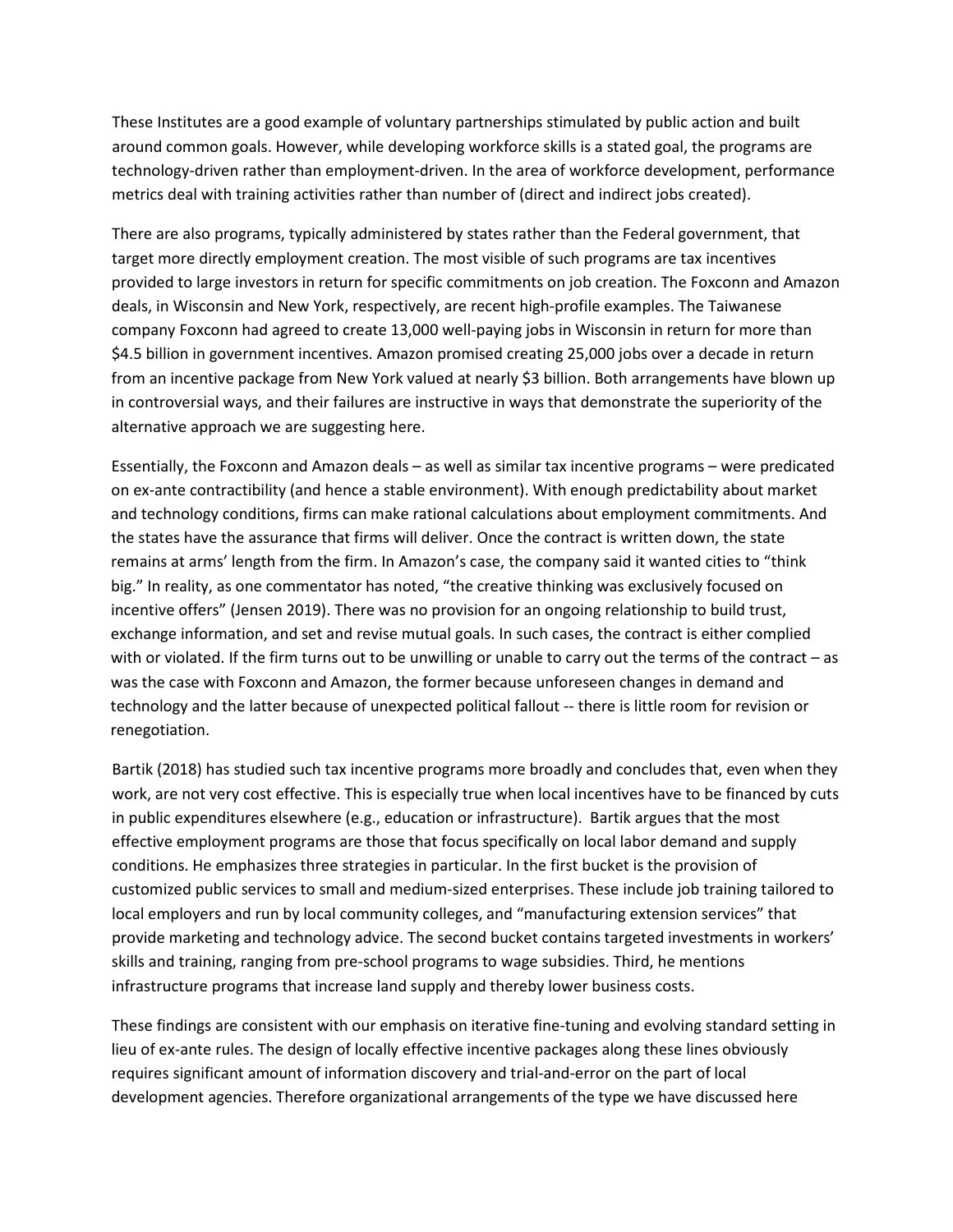would seem to be crucial. Note also that while Bartik's (2018) focus is on manufacturing employment, our proposals would apply to service sectors as well. This is important since it is unlikely that the longterm, secular decline in the share of manufacturing employment can be reversed.

More broadly, good practice in industrial policy has moved away from presumptive approaches that assume the government has a good fix on the underlying problem and the requisite solutions. For example, industrial parks of enterprise zones presume the absence of good jobs is due to, say, high taxes and poor infrastructure and create spaces where neither is a problem. Such pre-packaged solutions work poorly when firms face differentiated obstacles – lack of workers with appropriate skills or inadequate access to specialized technologies, for example. The collaborative framework we have outlined here has the advantage that it is explicitly diagnostic – i.e., focused on information discovery.

## *6. A reason not to despair and a reason to hope*

We conclude on two positive notes. First, we argue that the prevailing academic pessimism about job creating strategies may be misplaced as it is based on conflating treatments with meta treatments. Second, we note the possibility that the governance arrangements we have sketched out may also help enlarge the constituency for acting on the problems they address.

Consider first the point about policy pessimism. The literature we have referred to briefly in the introduction suggests there are few, if any, policies that work reliably to expand good jobs. The conclusion to which such findings often lead is either some combination of agnosticism (as in Austen et al., 2018) or a call for more randomized evaluations (as in Autor et al., 2019). Under our approach, these mixed results are not a surprise. The dual challenge of dealing with uncertainty and contextualization implies there are no fixed, clear-cut remedies. What is important is to get the governance regime right. With the appropriate regime in place, the hope would be that each locality can develop its own set of evolving practices. In the language of RCTs, our treatment is really a meta-treatment: a protocol for figuring out the treatment to apply in a particular setting. Correspondingly, proper evaluations would have to be carried out at the level of the governing regimes rather than individual policies.

When accurately presented, meta treatments should have external validity. Of course, this is not without practical difficulty. If a meta treatment is dressed up as a simple treatment, it is likely to have no external validity because each follower will interpret the costume in her own way -- unless, exceptionally, she sees through the disguise to the governance it conceals.

Next, the point about building constituency. In many discussions of industrial strategy the principle problem is creating a coalition of public and private interests in favor of development. The governance of individual projects grows out of this consensus. But under current conditions of uncertainty initial goals are initially imprecise and the consensus to pursue them correspondingly thin. By way of conclusion we underscore that the same institutions of interactive governance that enable the parties to specify and solve the problems they face under uncertainty also enable them to develop the trust and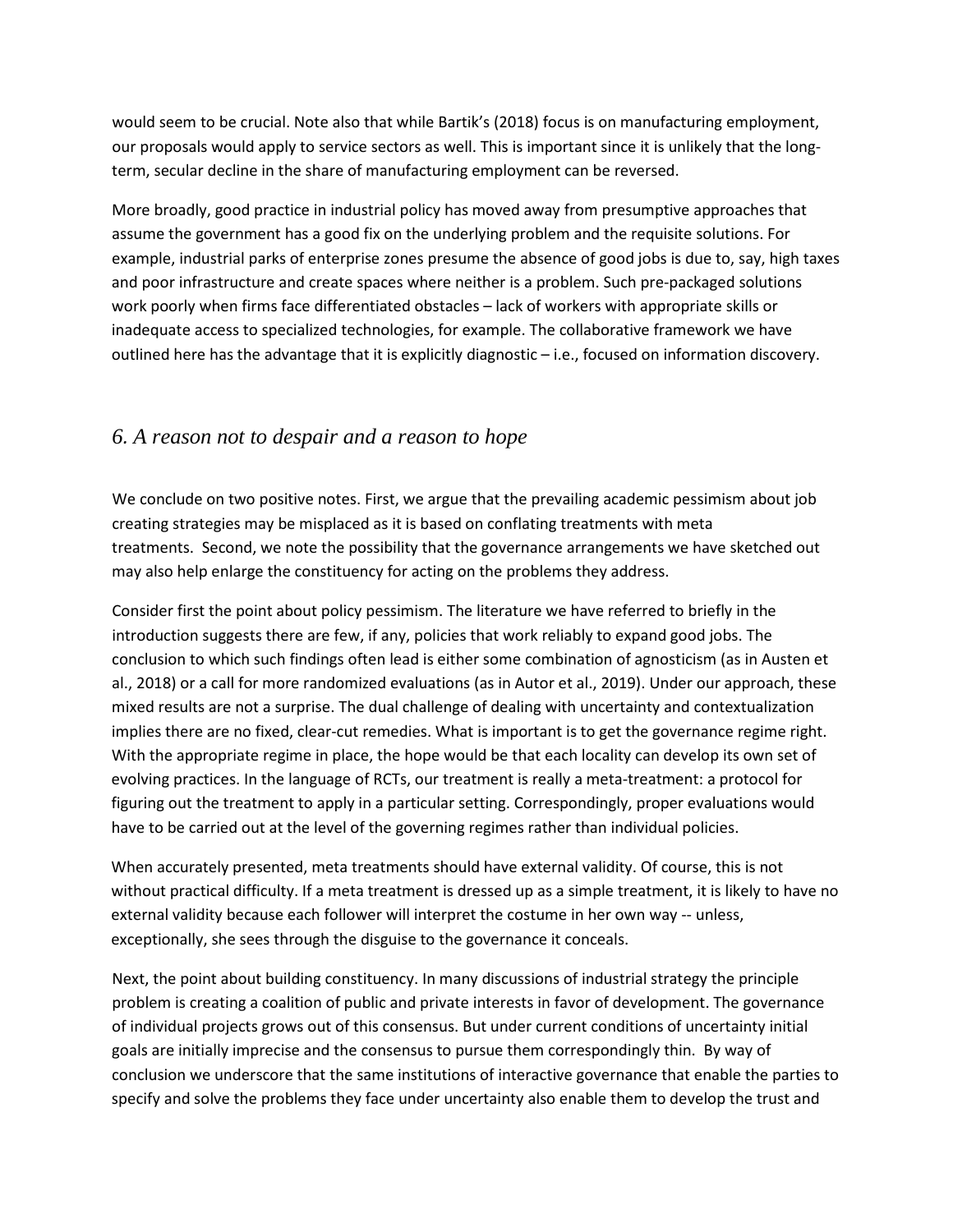mutual reliance they need to deepen and broaden their efforts. The broad coalition needed for the good-jobs strategy to succeed need not pre-exist; it can and will likely be the result of pursuing the strategy. Innovative modes of governance allow the parties, beginning with only a thin understanding of the substance and scope of their goals, to assess one another's capacities and good faith in the very process of refining ideas of what the eventual project should be. Trust and coalition building—the acceptance of mutual vulnerability—are as much or more the outcome of joint problem solving as its precondition

Hence our focus on governance is a departure from usual treatments of employment strategy. In current discussion of industrial policy governance is typically treated as an outgrowth of building political consensus, if it is singled out for attention at all. The first task is rallying a national or local coalition of private and public actors in favor of a growth strategy with clear, immediate objectives. The formation of consensus and the clarification of objectives leads naturally to the creation of publicprivate partnerships to advance particular projects. The public actors contribute their expertise and authority in, say regulation; private actors make complementary contributions with respect to markets and their firms. So long as the state retains sufficient autonomy to avoid capture the governance of the industrial policy projects is part and parcel of the consensus that underpins the public-private partnerships

We agree that building political will is a threshold condition for industrial policy. Full deployment of the good jobs strategy would eventually require national mobilization. But under current conditions—when development is as likely to depend on exploring and building domestic capacities as accumulating knowhow and capital; when uncertainty makes the selection of goals necessarily provisional and the revision of ends and means routine—governance of a good jobs strategy can presume only a thin, initial, background consensus, and does not grow directly from it. On the contrary: Fear that, under uncertainty, ambitious and urgently needed programs cannot be effectively and accountably administered could cast a shadow over consensus building, causing some potential members of a coalition in favor of a good jobs strategy to back away from a risky venture.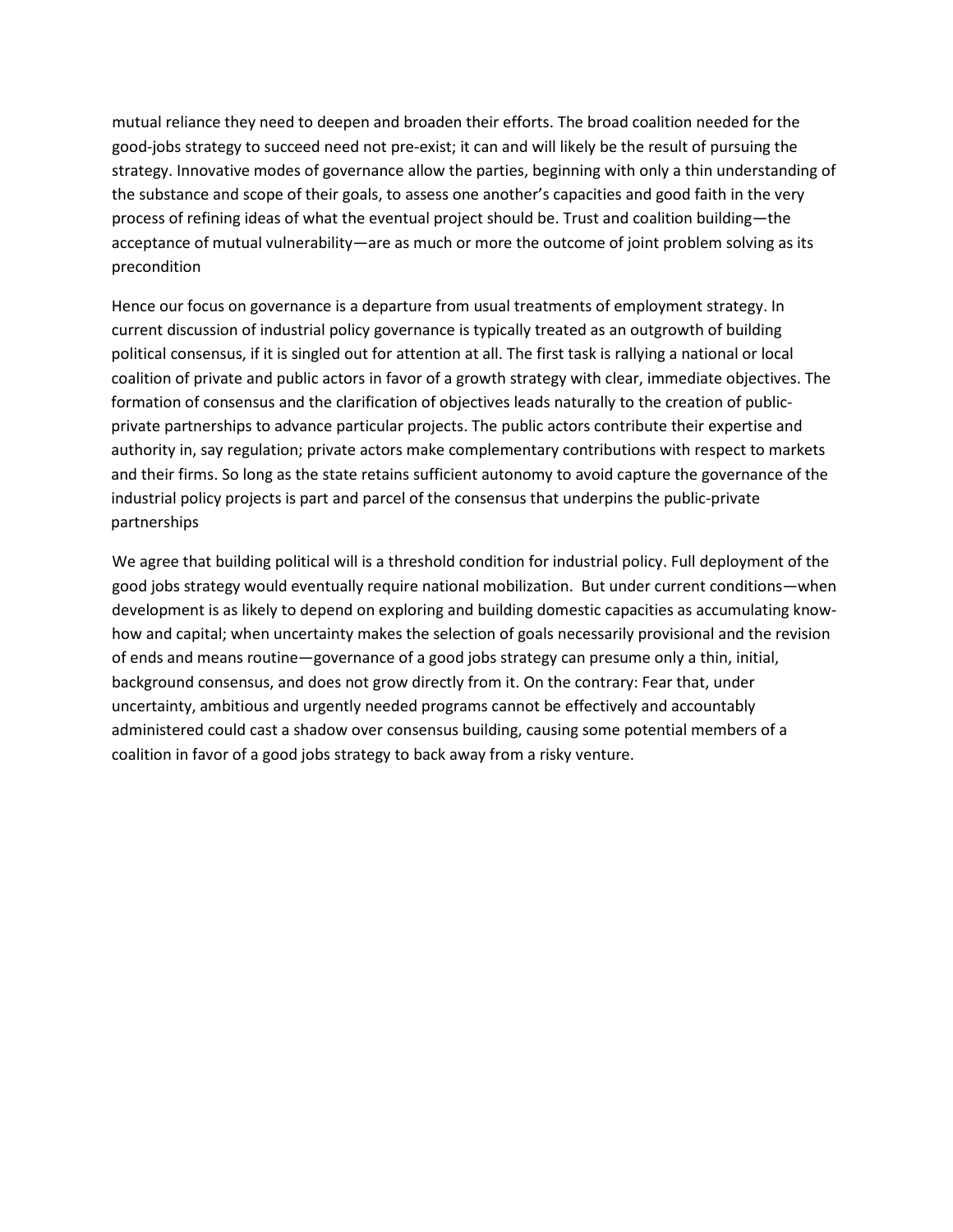#### **Bibliography**

4.2.19.pdf.

Austin, Benjamin, Edward Glaeser, and Lawrence Summers, "Jobs for the Heartland: Place-Based Policies in 21st-Century America," *Brookings Papers on Economic Activity*, Spring 2018.

Autor, David, David Dorn, and Gordon Hanson, "When Work Disappears: [Manufacturing](https://gps.ucsd.edu/_files/faculty/hanson/hanson_publication_marriage_value.pdf) Decline and the Falling [Marriage-Market](https://gps.ucsd.edu/_files/faculty/hanson/hanson_publication_marriage_value.pdf) Value of Men," December 2018, forthcoming *American Economic Review: Insights*.

Autor, David, David Dorn, Gordon Hanson, and Kaveh Majlesi, "Importing Political [Polarization?](https://gps.ucsd.edu/_files/faculty/hanson/importing_polarization.pdf) The Electoral [Consequences](https://gps.ucsd.edu/_files/faculty/hanson/importing_polarization.pdf) of Rising Trade Exposure," December 2017.

Autor, Davis, Aaron Li, and Matthew Notowidigdo, "Preparing for the Work of the Future," Abdul-Latif Jameel Poverty Action Lab (J-PAL), 2019. https://www.povertyactionlab.org/sites/default/files/documents/work-of-the-future-literature-review-

Azoulay, Pierre, Erica Fuchs, Anna Goldstein, and Michael Kearney. "Funding Breakthrough Research: Promises and Challenges of the 'ARPA Model.'" NBER Working Paper 24674. Cambridge, MA: National Bureau of Economic Research, June 2018. [https://doi.org/10.3386/w24674.](https://doi.org/10.3386/w24674)

Ballard-Rosa, Cameron, Amalie Jensen, and Kenneth F. Scheve, "Economic Decline, Social Identity, and Authoritarian Values in the United States," October 2018.

Bartik, Timothy J., "What Works to Help Manufacturing-Intensive Local Economies?" Upjohn Institute Technical Report No. 18-035. Kalamazoo, MI: W.E. Upjohn Institute for Employment Research, 2018.

Berk, Gerald. "Building the Problem-Solving State: Bridging Networks and Experiments in the US Advisory Specialist Group in World War II." *Politics & Society* 46, no. 2 (June 2018): 265–94. [https://doi.org/10.1177/0032329218773711.](https://doi.org/10.1177/0032329218773711)

Block, Fred L, and Matthew R Keller. *State of Innovation: The U.S. Government's Role in Technology Development*. London: Routledge, 2011.

Block, Fred, Matthew R. Keller, and Marian Negoita, "Network Failure and the Evolution of the U.S. Innovation System," unpublished paper, 2018.

Colantone, Italo, and Piero Stanig, "Global Competition and Brexit," unpublished paper, Bocconi University, September 28, 2016.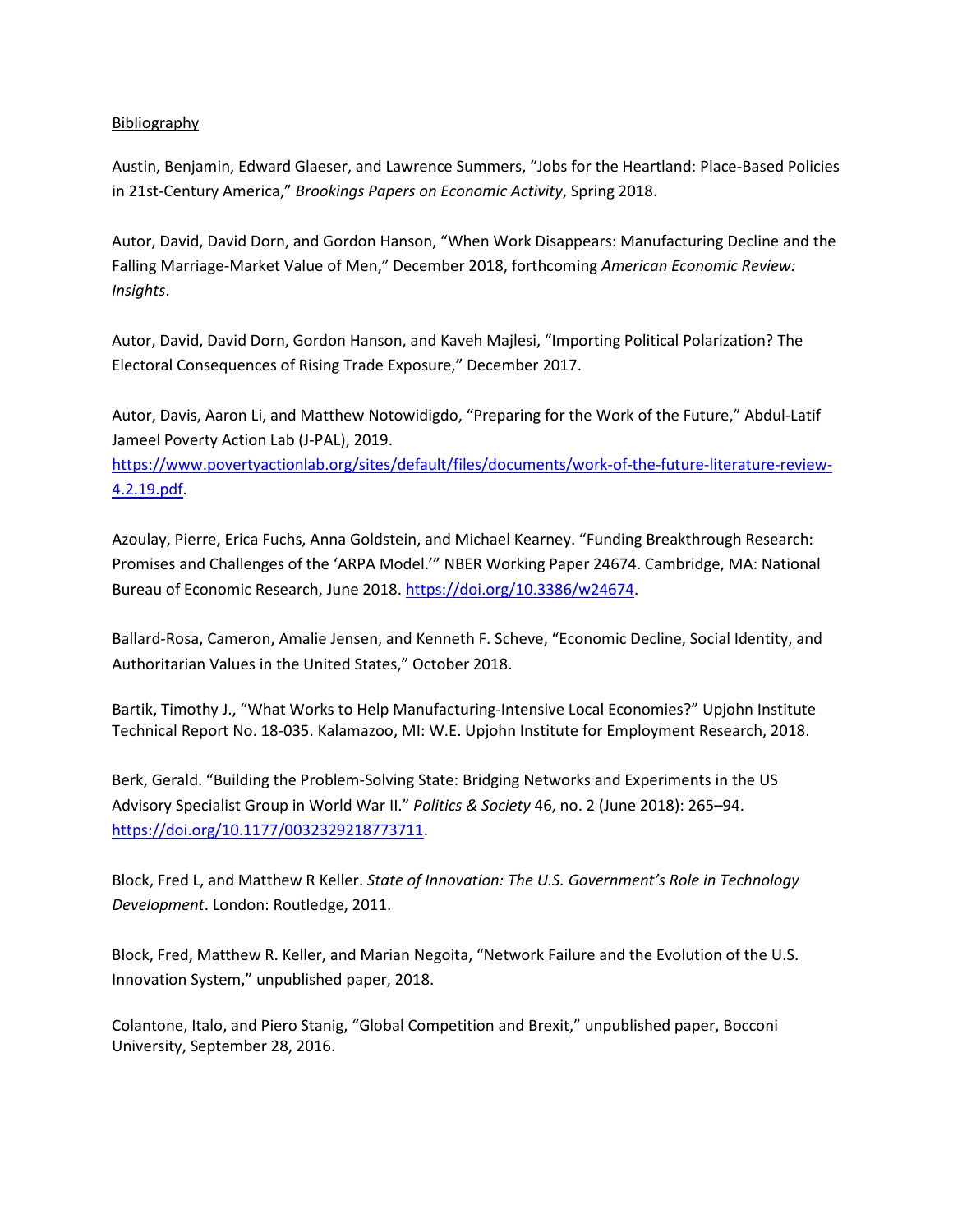Colantone, Italo, and Piero Stanig, "The Trade Origins of Economic Nationalism: Import Competition and Voting Behavior in Western Europe," BAFFI CAREFIN Centre Research Paper Series No. 2017- 49, January 2017.

Colantone, Italo, and Piero Stanig, "The Economic Determinants of the 'Cultural Backlash': Globalization and Attitudes in Western Europe," August 4, 2018.

Dal Bò, Ernesto, Frederico Finan, Olle Folke, Torsten Persson, and Johanna Rickn, "Economic Losers and Political Winners: Sweden's Radical Right," August 2018.

Deloitte, Manufacturing USA: A Third-Party Evaluation of Program Design and Progress, January 2017.

Frieden, Jeffry, *Global Capitalism: Its Fall and Rise in the Twentieth Century*, W. W. Norton, New York, 2006.

Friedman, Benjamin M., *The Moral Consequences of Economic Growth*, Alfred A. Knopf, New York, 2005.

Gilson, Ronald J., Charles F. Sabel, and Robert E. Scott. "Contracting for Innovation: Vertical Disintegration and Interfirm Collaboration." *Columbia Law Review*, 2009, 431–502. [https://doi.org/10.2139/ssrn.1289428.](https://doi.org/10.2139/ssrn.1289428)

Goldstein, Anna, and Michael Kearney. "Know When to Fold 'Em: An Empirical Description of Risk Management in Public Research Funding." Working paper version: September 20, 2018. NBER, 2018. [https://www.ssrn.com/abstract=3252548.](https://www.ssrn.com/abstract=3252548)

Goldstein, Anna P., and Venkatesh Narayanamurti. "Simultaneous Pursuit of Discovery and Invention in the US Department of Energy." *Research Policy* 47, no. 8 (October 2018): 1505–12. [https://doi.org/10.1016/j.respol.2018.05.005.](https://doi.org/10.1016/j.respol.2018.05.005)

Guiso, Luigi, Helios Herrera, Massimo Morelli, and Tommaso Sonno, "Demand and Supply of Populism," CEPR Discussion Paper DP11871, February 2017.

Jensen, [Nathan](https://www.brookings.edu/author/nathan-m-jensen/) M., "Five economic development takeaways from the Amazon HQ2 bids," Brookings, March 4, 2019 [https://www.brookings.edu/research/five-economic-development-takeaways-from-the](https://www.brookings.edu/research/five-economic-development-takeaways-from-the-amazon-hq2-bids/)[amazon-hq2-bids/.](https://www.brookings.edu/research/five-economic-development-takeaways-from-the-amazon-hq2-bids/)

Khosla, Pradeep K., Paul T. Beaton, Committee on Evaluation of the Advanced Research Projects Agency-Energy (ARPA-E), Board on Science, Technology, and Economic Policy, Policy and Global Affairs, Board on Energy and Environmental Systems, and Division on Engineering and Physical Sciences, eds. *An*